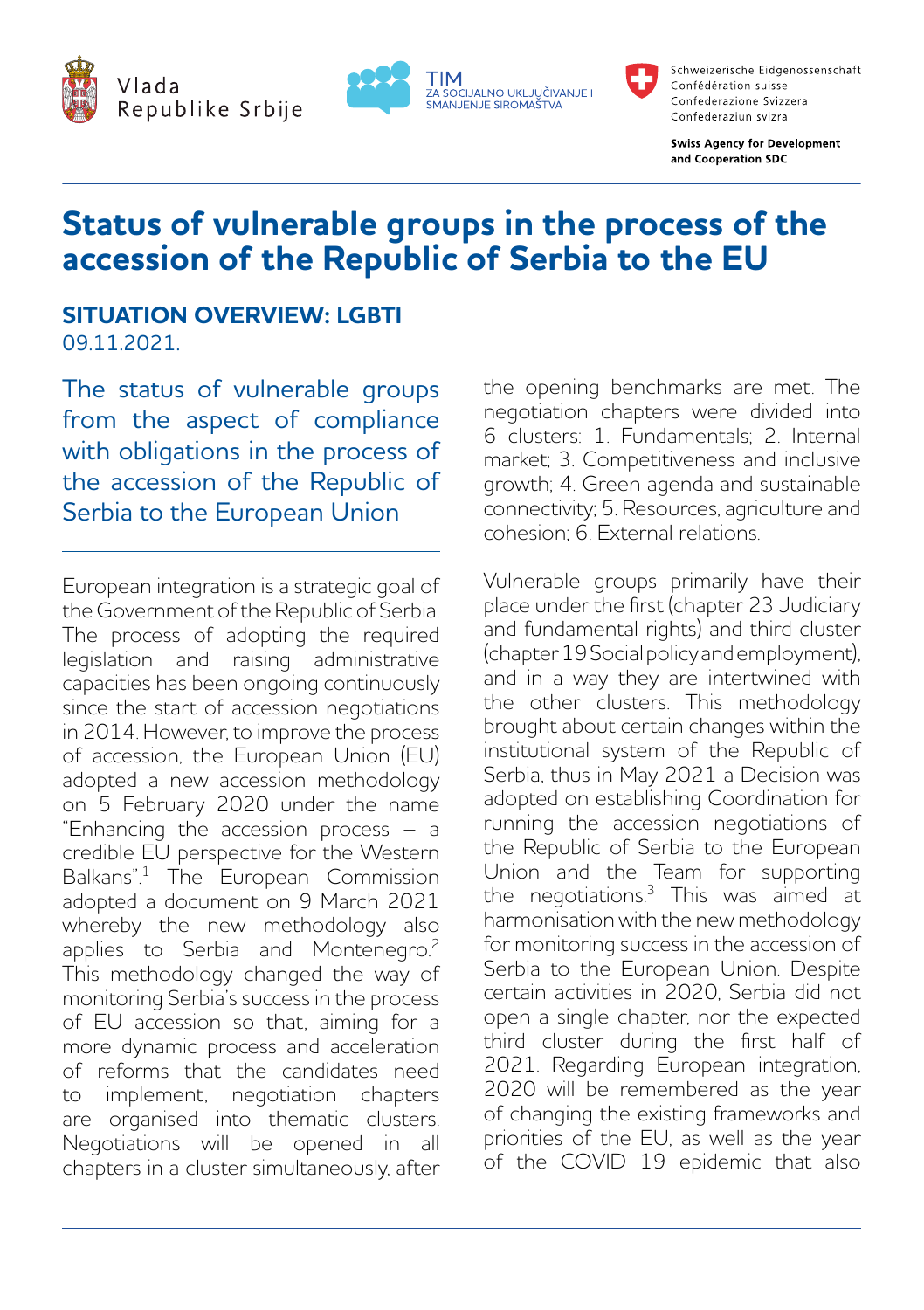had a negative impact on the dynamics of the European integration process for Serbia. However, there is progress. The Government of the Republic of Serbia adopted the Negotiation position and Action plan for Chapter 19 – Social policy and employment, and the revised Action plan for Chapter 23 – Judiciary and fundamental rights.

On the other hand, there is a notable delay in the implementation of activities envisaged by these plans that are important for improving the status of vulnerable groups. The activities primarily relate to improving the strategic and legislative framework and other public policies relevant for improving the status of vulnerable groups. The Employment and Social Policy Reform Programme has ended, and the drafting of a similar document is not envisaged, while the implementation of structural reform in the field of social welfare and inclusion defined by the Economic Reform Programme has been assessed as limited, insufficient or partial for a number of years, as implemented by the European  $Commission<sup>4</sup>$ 

The Social Inclusion and Poverty Reduction Unit of the Government of the Republic of Serbia has started an initiative to draft an analytical review of the status of vulnerable groups in the context of EU accession with the following objectives:

- To increase the visibility of the challenges faced by vulnerable social groups in the Republic of Serbia;
- To inform stakeholders on current processes in the development of the strategic and legislative framework in the field of social inclusion;

• To promote a dialogue and cooperation in meeting the obligations under the process of Serbia's accession to the EU in the field of social inclusion.

The series of informative analytical situation overviews on the status of vulnerable groups in the context of meeting the obligations in the process of European integration is intended for a broad circle of stakeholders: decision makers, state administration and staff in local self-government units, development partners, civil society organisations, the academic community, journalists, and other stakeholders.

The situation overview covers the following vulnerable groups: persons with disabilities, LGBTI, women, children, the elderly, youth, Roma, national minorities, migrants/asylum seekers, and persons living with HIV. This analysis covers the status of LGBTI persons in the process of Serbia's accession to the European Union.

The status of LGBTI persons from the aspect of compliance with obligations in the process of the accession of the Republic of Serbia to the European Union

The European Commission (EC) Progress Report for the Republic of Serbia for 2019<sup>5</sup> notes that the legislative and institutional framework for the protection of the human rights of LGBTI persons has been largely established in Serbia. Since then, amendments to the Anti-Discrimination Law have been adopted.<sup>6</sup> However, two years after stating that the legislative framework has been correctly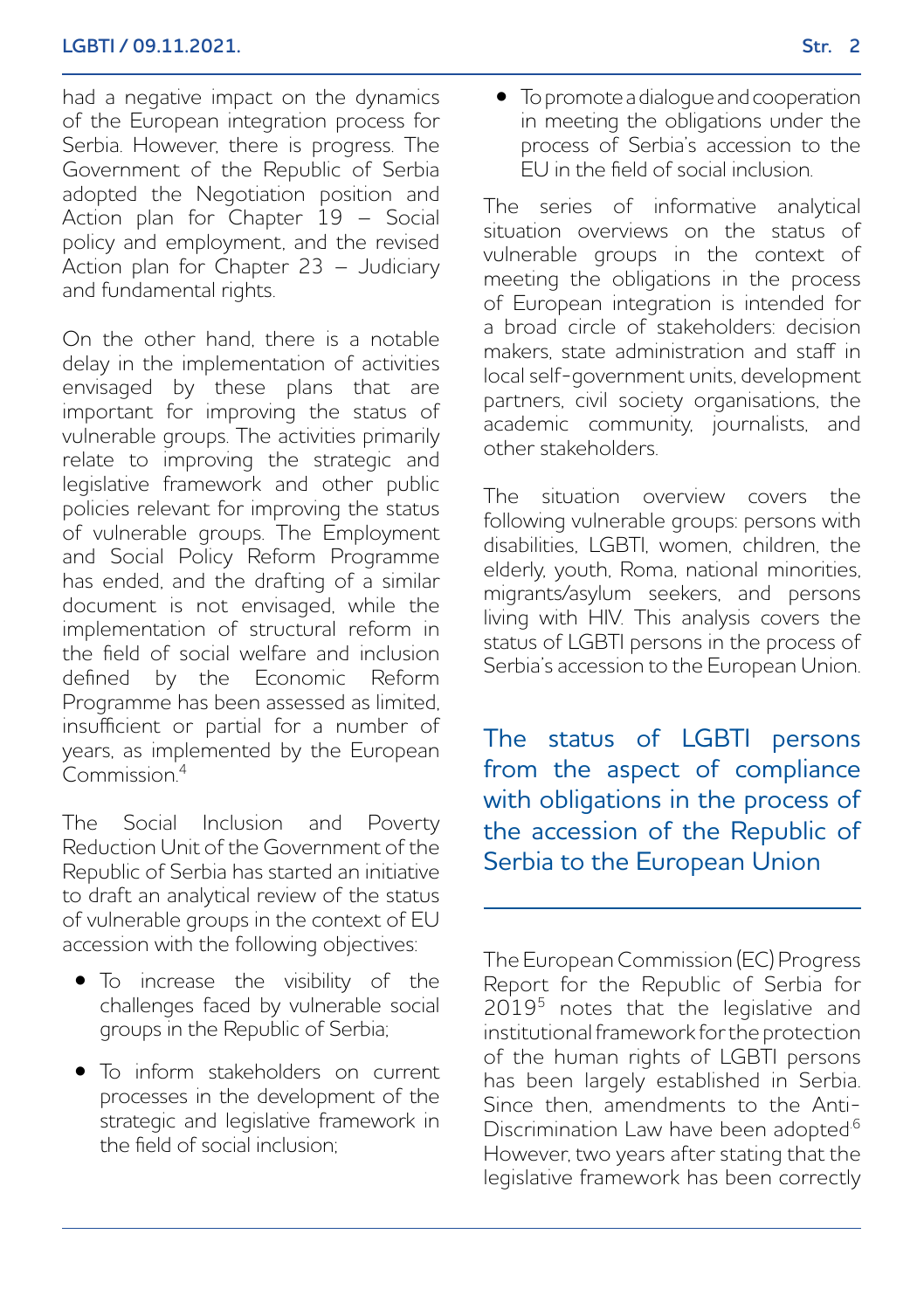established, the EC Progress Report for the Republic of Serbia for 2021 notes that further efforts are still required in the consistent and efficient implementation of regulations, in particular regarding the prevention of hate speech and hate crimes.7 During the past decade there have been positive steps regarding the rights of sexual and gender minorities, but LGBTI persons in Serbia still face discrimination, hate speech, threats and  $viol = c<sup>8</sup>$ 

Violence motivated by the perception of sexual orientation and gender identity remains widespread in Serbia, and personal safety is one of the main priorities for LGBTI persons.<sup>9</sup> According to a survey implemented in 2018 by the Labris non-governmental organisation, 56% of LGBTI respondents express fear for their safety.<sup>10</sup> To reduce the risk of discrimination or violence, LGBTI persons often opt to hide their LGBTI identity. The results of a survey on LGBTI persons in the European Union (EU), North Macedonia and Serbia implemented by the EU Fundamental Rights Agency (FRA) in 2019 show that more than half of the LGBTI persons in Serbia (53%) avoid being open about their LGBTI identity towards family members, friends and neighbours, from fear of being assaulted, abused or threatened.<sup>11</sup> Furthermore, they tend to hide their sexual orientation and gender identity in public transport (63%), public places and buildings (59%), as well as in cafés, restaurants, pubs and clubs (49%).<sup>12</sup> Most LGBTI persons are avoiding publicly holding hands with a same sex partner (71%). This percentage is particularly high for homosexuals (89%) and bisexual men (91%).<sup>13</sup>

Discrimination based on sexual orientation, gender identity and sexual characteristics is widespread in various areas of life and has far-reaching effects on the overall welfare and health of LGBTI persons. Accordingly, LGBTI persons in Serbia are less satisfied with their life in comparison with the general population: their average life satisfaction result is 5.3, compared to 6.3 registered among the general population.14 Stigma and discrimination prevent LGBTI persons from achieving their full potential and hamper their contributions to social development. Various conceptual and theoretical models suggest that excluding LGBTI persons from the labour market and the educational and healthcare system can have high costs for the national economy, since it leads to lower productivity, lower human capital levels and poorer health outcomes.<sup>15</sup> The inclusion of LGBTI persons thus not only represents care about human rights, but also an important socioeconomic issue.

## Socio-Economic Status of the LGBTI Population in the Republic of Serbia

This chapter covers the socio-economic status of the LGBTI community in the Republic of Serbia through analysing their status in the labour market, in the educational and healthcare system, public opinion perceptions, occurrence of discrimination, incidence, and prevalence of violence against members of the LGBTI population.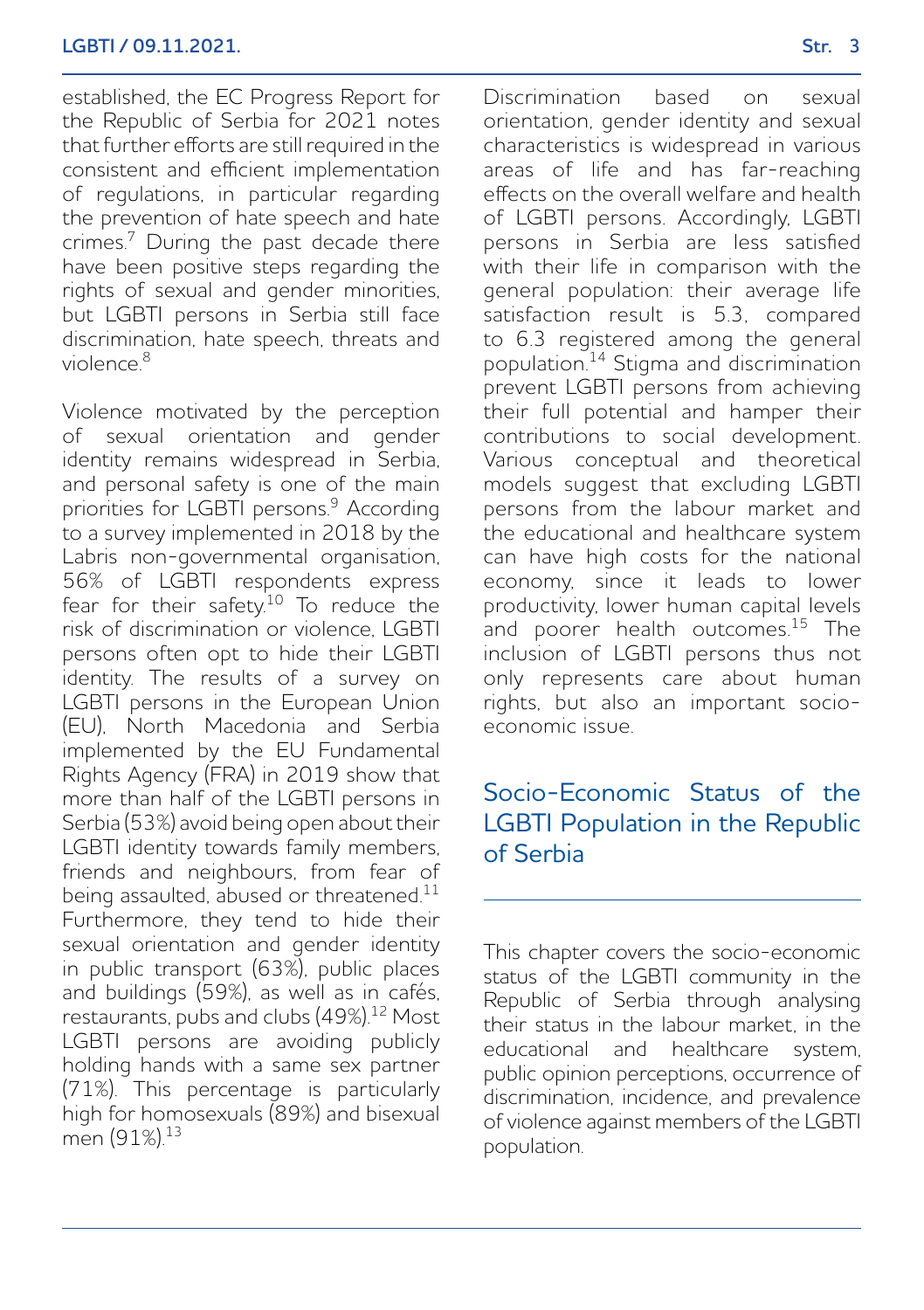#### Labour Market

Since the majority of complaints submitted to the Commissioner for the Protection of Equality are in regards to the field of labour and employment, this institution has implemented a survey on discrimination in the labour market in 2019. According to collected data, 71% of survey employers, 69% of employed persons and 66% of unemployed persons believe that LGBTI persons are being offended and humiliated at work $16$  The results have also shown that 12% of employers, 23% of employed persons and 23% of unemployed persons do not wish to work with LGBTI persons. The findings have further indicated that 6% of employed and 7% of unemployed respondents faced discrimination based on sexual orientation and gender identity. The findings of the FRA survey are also in accordance with this, indicating that 16% of LGBTI persons felt discriminated seeking work (39% of trans persons), while 24% of respondents were exposed to discrimination at work (40% of trans respondents) during the past 12 months.<sup>17</sup> However, nearly half the surveyed LGBTI persons have stated that they usually hide their sexual orientation and gender identity in the workplace (44%) or are only selectively open (47%).<sup>18</sup>

In a 2017/18 study implemented by the Centre for Research and Social Development "IDEAS", 38% of LGBTI persons have reported having suffered discrimination in the labour market during the past five years. Similarly to the findings of other surveys, part of the respondents have stated that they hide their LGBTI identity at work.<sup>19</sup> Nearly half (46%) have reported having been exposed to psychological violence at work, 19% were threatened with dismissal, 18% were under threat of physical violence, and 9% have experienced physical violence.20 The results are unchanged in a survey implemented in 2020 by the same organisation in cooperation with the Regional Info Centre. This survey has shown that 16% of LGBTI+ persons believe their job application was rejected due to their sexual orientation and/or gender identity, while 24% of employed LGBTI+ persons believe they have experienced discrimination at work during the past year, while 20% were unsure. $21$  In this survey, the majority (92%) of LGBTI+ persons expressed the belief that national protection systems and mechanisms are unable to protect them from discrimination at work. Only 17% of respondents believe their employer is efficiently punishing abuse and discrimination of employed LGBTI+ persons, while 53% have stated that their employer does not punish abuse and discrimination based on sexual orientation and/or gender identity at all. However, although the majority of employed LGBTI+ persons believed that their LGBTI identity does not affect promotion at work (64%), 33% believe it has a negative impact on them, and only 3% positive.<sup>22</sup>

The World Bank has implemented a survey in 2017 on the socio-economic status of LGBTI persons in Serbia<sup>23</sup> through an adapted version of the Survey on Income and Living Conditions (SILC).<sup>24</sup> Despite certain limitations stemming from the sample characteristics and method of data collection, this is the only source of data on activity/inactivity and employment/ unemployment of LGBTI persons in Serbia. According to the analysis, the activity rate among LGBTI persons was 66%, the employment rate 56%, and the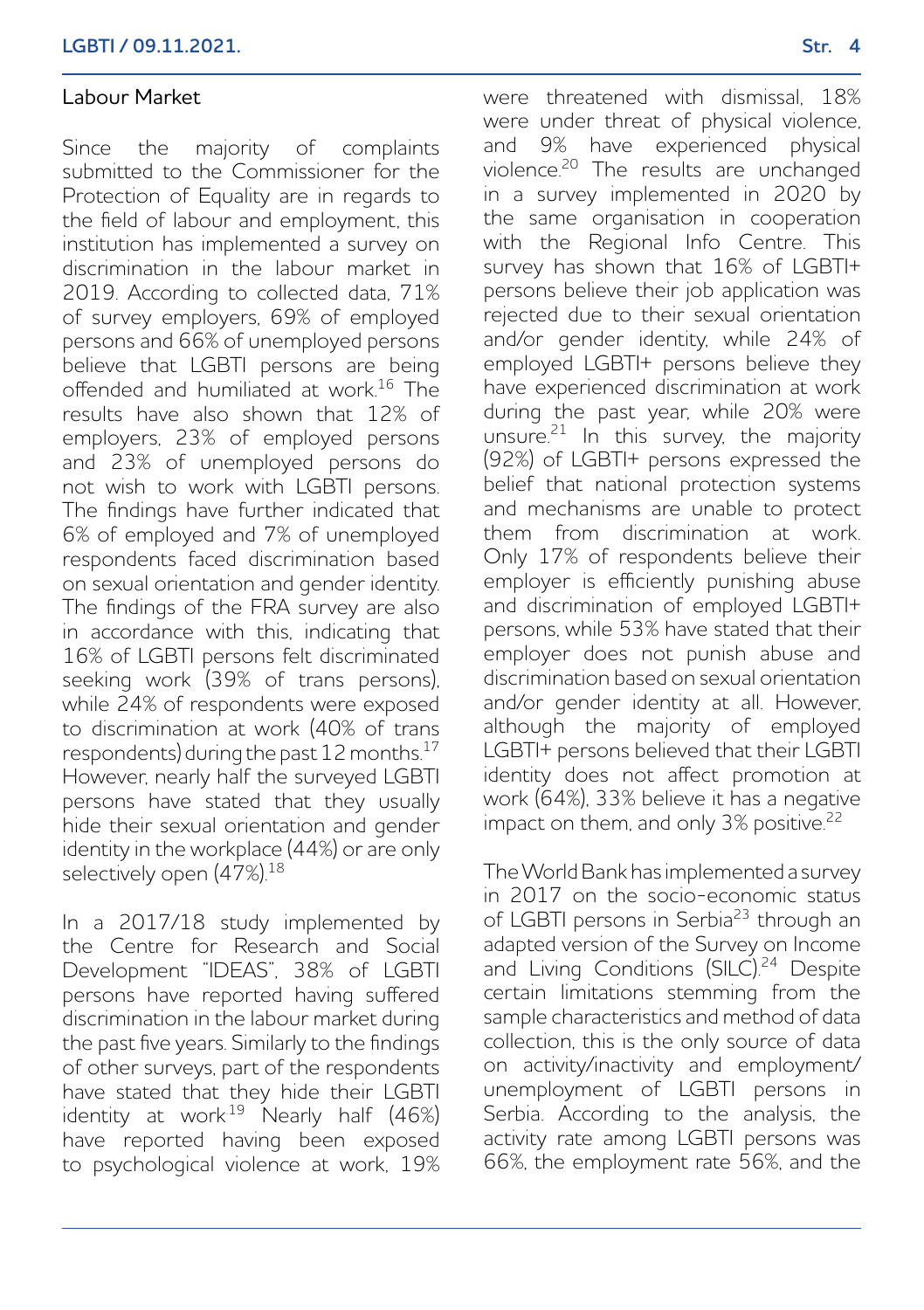inactivity rate 14%. Compared to the overall population, LGBTI respondents have a higher inactivity rate (34% compared to 25%). The analysis has also shown that the mean monthly personal income of LGBTI respondents (FUR 256) was somewhat above the comparable general population (EUR 236), but the difference is not statistically significant. However, transgender persons are in a significantly worse position with a median income at EUR 203<sup>25</sup>

Precious evidence is also provided by the "COVID-19 and LGBTI community in Serbia" study<sup>26</sup>, implemented in 2020 by the Loud & Oueer and Egal nongovernment organisations. Nearly a third of the respondents (29.4%) reported being unemployed, with the great majority in long-term unemployment: 21.2% of respondents sought a job for more than six months and had no employment prior to the pandemic. As a direct consequence of the coronavirus pandemic, firing has considerably reduced income, and unpaid absences from work affected one third of the respondents. Trans persons are in the most unfavourable position.27 It should also be noted that the unemployment rate is gender-conditional, since the highest unemployment rate is registered among bisexual persons (women predominate in the sample) and lesbians. Specifically, 38.2% of bisexual persons and 34.9% of lesbians are unemployed. For trans persons this percentage drops to 31%, while the unemployment rate of gay men is 23.9%.28

#### Health and Healthcare

According to the FRA study, 36% of LGBTI persons in Serbia view their health as very good, 42% as good, 17% as solid, 4% as poor and  $1\%$  as very poor.<sup>29</sup> Intersex persons see their health status as poor or very poor to a greater extent compared to lesbians, homosexuals, bisexual persons and trans persons that have participated in the survey. Similar findings were presented in the World Bank analysis from 2019: the majority of LGBTI respondents have described their health status as good or very good (71%), but on the other hand, a significantly higher percentage of the general population described their health as such (93%). At the same time, 5% of LGBTI respondents assessed their health

Regarding discrimination by healthcare workers or staff of social services, 16% of respondents have experienced discrimination, while 84% have not.<sup>31</sup> The percentage related to discrimination experiences was highest among intersex persons: 35% of intersex respondents were exposed to discrimination.<sup>32</sup> However, nearly half the LGBTI persons (41%) hide their LGBTI identity at a healthcare institution from fear of being assaulted, threatened or harassed by others<sup>33</sup>

as poor compared to 1% among the overall

population.<sup>30</sup>

The domain of health is highly important for trans persons, since legal recognition of sex in Serbia remains conditional on medical criteria. Since 2011, the Law on Health Insurance<sup>34</sup> contains provisions envisaging that 65% of the cost of a sex change surgical intervention is covered by the Republic Fund for Social Insurance. Approvals for the operation are provided by the National Commission for Transgender States of the Clinical Centre of Serbia. During the past 30 years, 286 persons had a sex change operation in the Republic of Serbia. During 2018, the National Commission for Transgender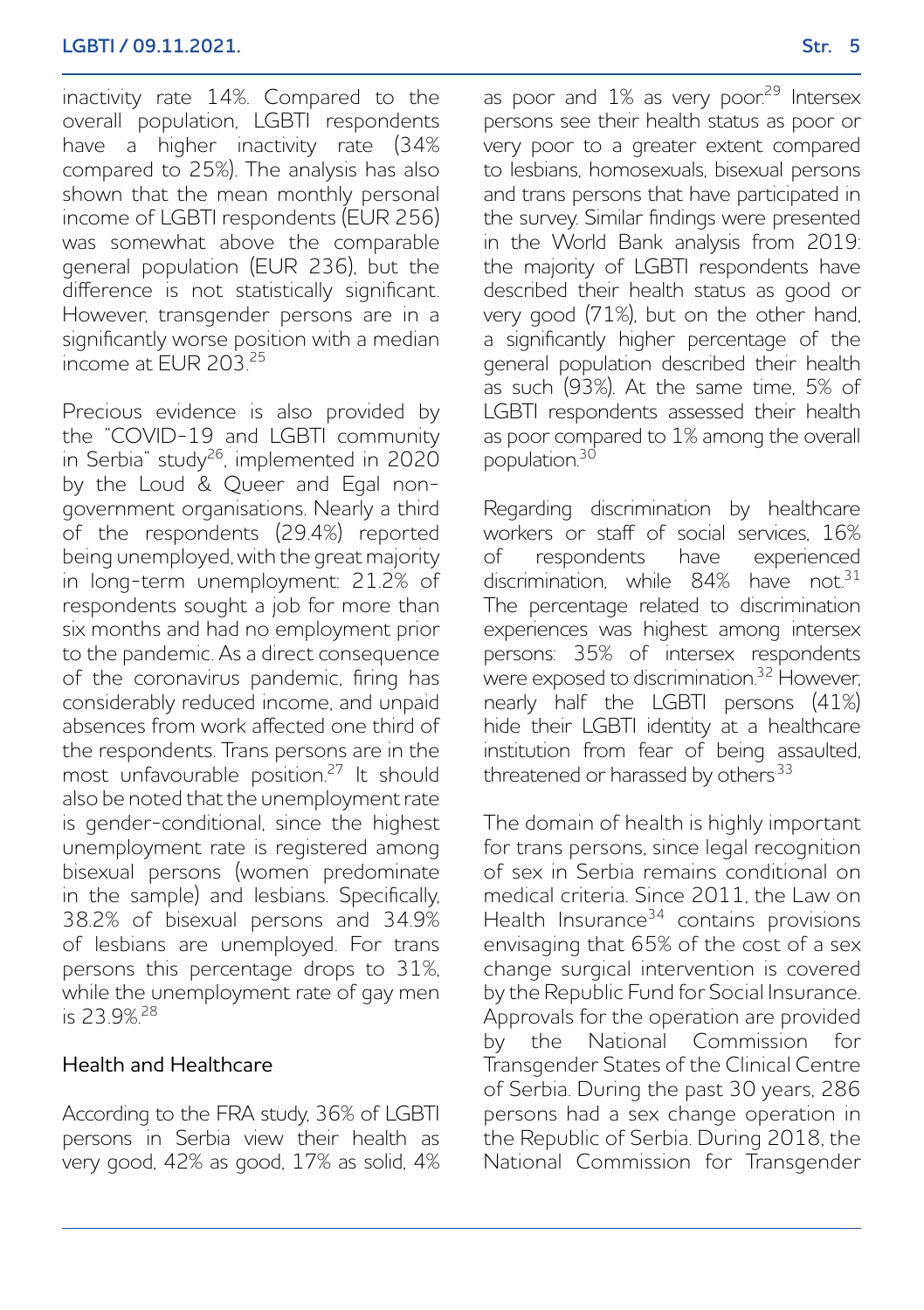#### **LGBTI / 09.11.2021. Str. 6**

States has received 19 requests for a sex change, with 17 approved, while two requests were resolved in 2019. As a comparison, in 2017 there were 15 requests submitted to the Commission for Transgender States, with 12 approved, and three returned with a request for further medical documentation<sup>35</sup>

#### Education

Although data on "milder" cases of violence are collected and analysed within schools, the Ministry of Education, Science and Technological Development (MoESTD) is registering data on cases of discrimination and serious (third level) violent incidents (number of cases and form of violence). According to MoESTD data, reporting in regards to violence is increasing: 820 cases were reported during the 2017/18 school year, 890 in 2018/19, and 950 in 2019/20. The MoESTD is establishing a database that would contain detailed information regarding violence (third level) and discrimination, collected and reported by schools in Serbia, in accordance with the above rulebooks. Specifically, the database will contain information on the incident (type and level of violence/ discrimination) and involved persons (e.g. their relationship, sex, age). Furthermore, it will be possible to enter the description of suspicion or confirmed incident that would enable determining the actual or presumed motive for violence/ discrimination.

Despite existing protection, LGBTI children and youth in Serbia still face a high level of discrimination and abuse. The data collected by Labris in 2018 indicate that 59% of LGBTI participants in the survey have experienced discrimination, with the predominant environments: school (44%), workplace (28%) and restaurant/shop (27%).36 The FRA survey has shown that 54% of LGBTI persons have experienced violence in school (homosexuals have reported the highest frequency of school abuse with 74%), 16% have decided to leave or change school due to their sexual orientation and gender identity, and 66% of respondents have said they are hiding (or hid) their LGBTI identity in school<sup>37</sup>

As the existing data shows, discriminatory views based on sexual orientation and gender identity are widespread among children. More than one third of students aged 12-18 years who participated in the survey by the Centre for the Rights of the Child in 2012 where against homosexuals holding public office, while 36% of the respondents agreed that homosexuality is a disease that needs to be treated, by force is necessary (44% of boys and 28% of girls).38 Evidence from the study on gender-based violence in schools implemented by the Centre for Gender Studies and Policy in 2013 indicate that 28% of surveyed boys (VI to VIII grade of primary school) believe it is okay to mock a feminine boy, while this percentage is even higher for secondary school students (38%).<sup>39</sup> Furthermore, 20% of boys attending sixth to eighth grade of primary school, and 27% of boys attending secondary school believe it is okay to mock a tomboy girl.40 It is particularly concerning that 60% of boys and 27% of girls of primary school age justified violence against homosexuals (gay men), along with 66% of male secondary school students and 19% of female secondary school students.<sup>41</sup>

Data collected in the pilot survey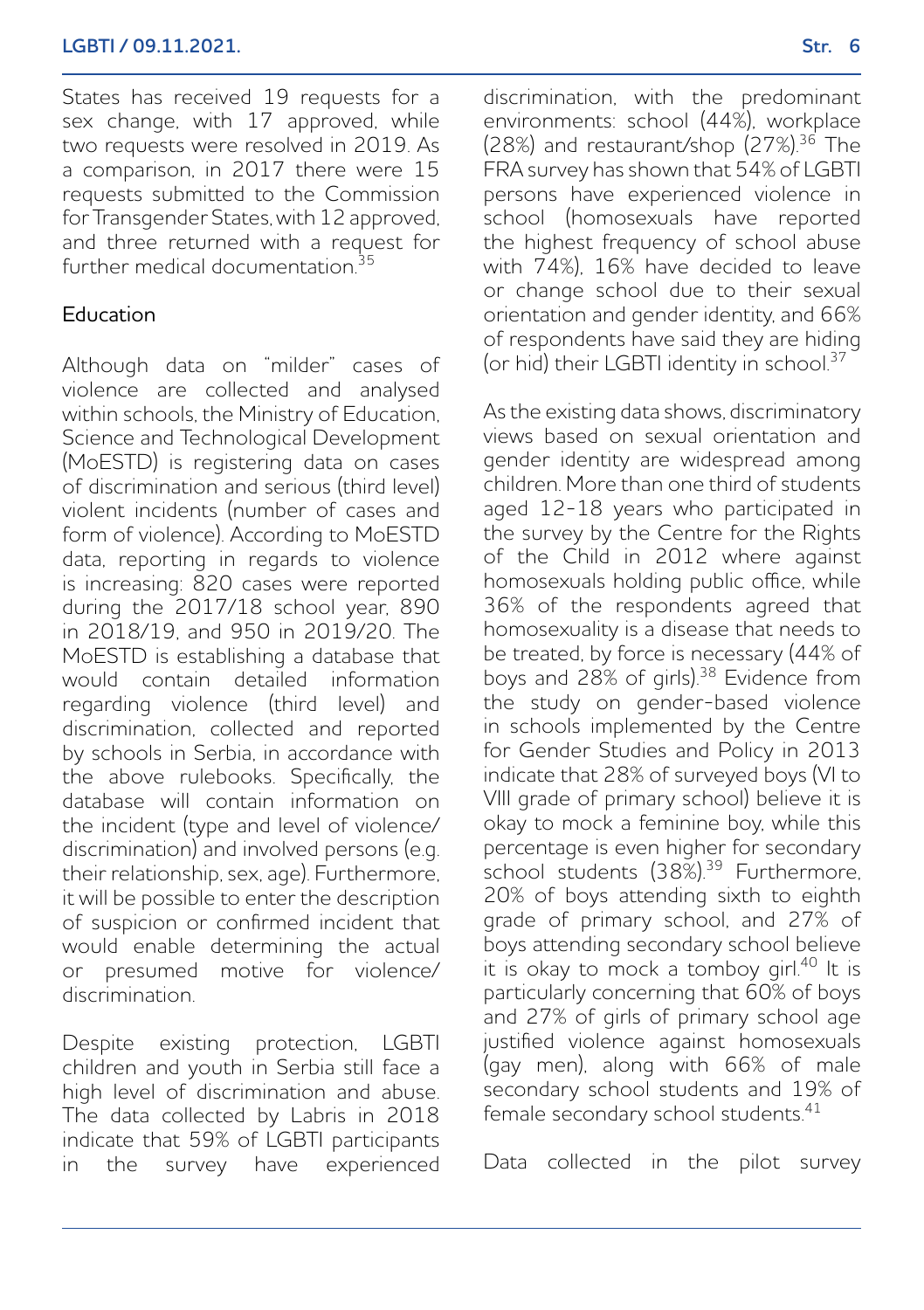implemented by Labris in 2017 among secondary school students has shown that 74% of the respondents have identified LGBTI students as those most exposed to violence in school<sup>42</sup> Over one half (54%) of students believed homosexuality is a disease, and 40% that members of the LGBT community should not have the same rights as heterosexuals. Furthermore, 43% of students would avoid other students because of their sexual orientation and gender identity.<sup>43</sup> The Helsinki Committee for Human Rights has determined in a study from 2019 that homophobia is clearly present among secondary school students in Serbia: 31% of respondents were moderately,<br>and  $44\%$  seriously homophobic.<sup>44</sup> seriously homophobic.<sup>44</sup> One quarter (25%) of the respondents believe LGBT persons deserve to be beaten, 60% are against the right to a "sex change" for trans persons, while 44% of secondary school students would be against a same-sex couple being their neighbours. On the other hand, nearly half the respondents stated they were friendly towards LGBT persons (47%) and would share their school desk with a homosexual or lesbian (47%).<sup>45</sup>

Data from a survey implemented in 2018 by the Centre for International Public Policy among students of the University of Belgrade has shown that 51% of students have agreed that LGBT persons face discrimination in the labour market, but also that 58% of respondents are against same-sex marriages, and 53% would not allow same-sex partners to adopt a child.46 Other surveys among young people confirm these negative attitudes and expressed a tendency not to be friends with LGBTI persons.<sup>47</sup>

As schools play a key role in shaping

views towards sexual diversity, it is particularly important to examine the views of teachers and educational experts towards LGBTI persons. Although data in this field is scarce, data from two studies provides important insights. A field experiment by the World Bank implemented in 2017 has shown that the probability is three times higher for a feminine boy to be rejected from enrolling in a public primary school than for boys who are not feminine (4%). Even when they were accepted, 51% of feminine boys were accepted with hesitation, compared to only 25% of non-feminine boys.48 Regarding the views of teachers, a survey implemented in 2013 by the Centre for Gender Studies and Policy suggests that 19% of primary school teachers agreed or were undecided about the statement "A man who is homosexual should be beaten up" (8% of female teachers), while 18% of male and 5.5% of female teachers in secondary school have responded in the same way (agree/undecided).<sup>49</sup> Furthermore, one third of teachers in primary and secondary schools believe a gay person should not be teaching children (among female teachers this view was held by 18% of primary and 15% of secondary school teachers).<sup>50</sup>

### Perception of Public Opinion

In the public opinion survey implemented by the Commissioner for the Protection of Equality in 2019, people in Serbia have seen LGBT persons (along with Roma and women) as the most vulnerable to discrimination (33% of respondents), while at the same time stating they prefer not to spend time with them. $51$ The largest social distance<sup>52</sup> was noted towards migrants/ asylum seekers (3.2),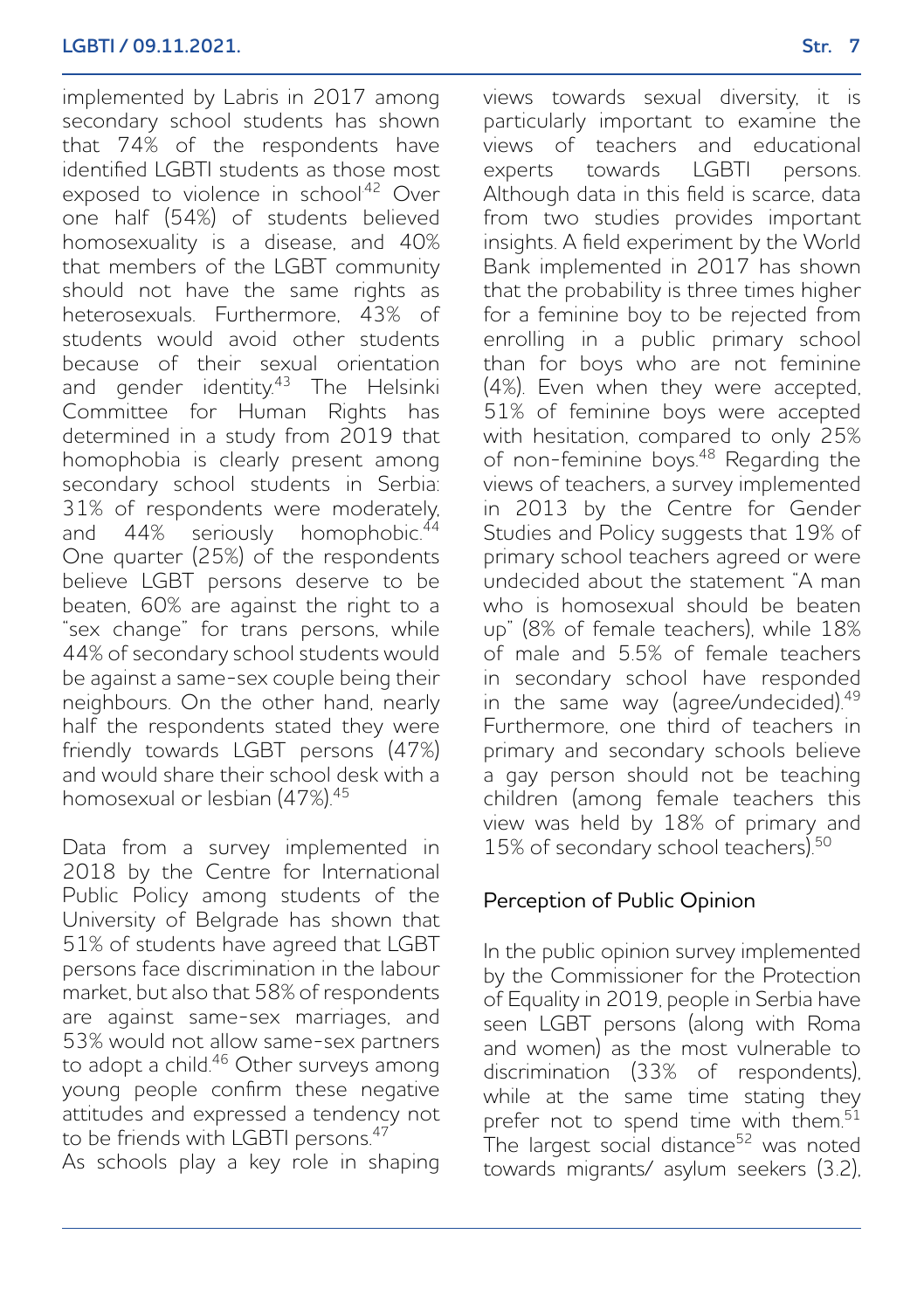followed by Albanians (2.57) and the LGBT population (2.57). The social distance measure for 2019 towards LGBT persons decreased slightly compared to 2016, when this group was in first place with an average of 2.7. According to survey data from 2019, 22% would mind if an LGBT person is their colleague, 45% a teacher for their child, and 63% a spouse, son or daughter in law.<sup>53</sup> Furthermore, findings by a survey of the youth organisation Centre E8 from 2017 show that 59% of men and 45% of women would be ashamed of having a homosexual son, 37% of men agreed with the statement that "they will never have a friend who is a homosexual/lesbian", while 38% of men would not support a trans person (if they knew them) to "come out" and subject themselves to a sex change procedure.<sup>54</sup>

A survey implemented by the Commissioner for the Protection of Equality in 2018 has shown that 28% of surveyed public administration representatives have identified LGBT persons as the most vulnerable to discrimination in Serbia.<sup>55</sup> This is a significant decrease compared to 2013, when 61% of respondents saw LGBT persons as the group that experiences the most discrimination.<sup>56</sup>

Media play an important role regarding the perception of LGBT persons, since they have the power to shape people's views on sexuality and issues related to gender identity, especially among younger viewers. The citizens of Serbia identified media as a key stakeholder in promoting equality in surveys implemented by the Commissioner for the Protection of Equality during recent years.<sup>57</sup> However, as shown by various media analyses, reporting on LGBT persons in Serbia is often characterised by homophobic and discriminatory messages.58 A survey by the Commissioner for the Protection of Equality from 2018 has shown that the majority of media representatives believe that hate speech and discriminatory views are present in Serbian media (93% and 77%, respectively).<sup>59</sup> Regarding LGBT persons, 9% of media representatives have stated they believe homosexuality is a disease, while 21% have stated they have nothing against LGBT persons, as long as their sexuality is not public ("I have nothing against LGBT persons, but they should be such at home, not in public" $160$ .

### Occurrence of discrimination

According to reports by the Commissioner for the Protection of Equality, during the 2015-2019 period civil society organisations have submitted the highest number of complaints listing sexual orientation as the grounds for discrimination.<sup>61</sup> Many LGBT persons are worried for their safety and thus unwilling to report discrimination. As suggested by the conclusions of a Labris survey from 2018, 91% of LGBT persons who experienced discrimination decided not to report it due to mistrust of state officials/ institutions (50%), fear of revealing their sexual orientation and/or gender identity (31%) or fear of reprisal (31%).<sup>62</sup> Similarly, the results of a FRA survey from 2019 indicate that 91% of LGBTI respondents did not report cases of discrimination (latest case) because they though nothing would happen (42%), did not trust authorities (33%) or did not want to reveal their LGBTI identity (29%).<sup>63</sup> Therefore, the number of complaints submitted to the Commissioner for the Protection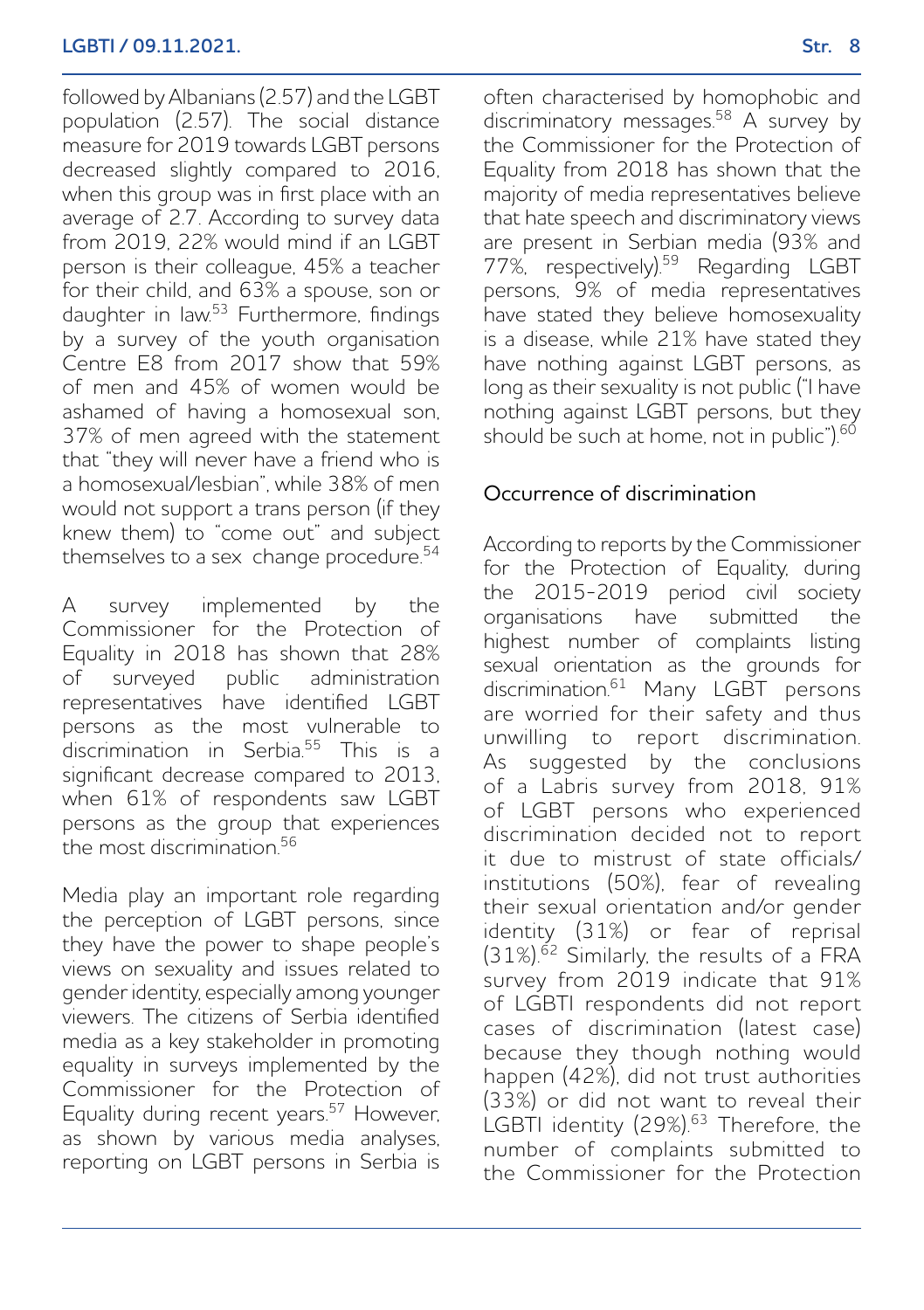of Equality does not reflect the true scope of discrimination based on sexual orientation and gender identity.

The Protector of Citizens also receives and acts upon complaints regarding violation of rights based on sexual orientation and gender identity. The Protector of Citizens received 15 complaints in 2019 related to the rights of LGBTI persons, with the majority related to "adapting the sex to the gender identity" and "changes to data in official registries".64 During 2020 the Protector of Citizens received 25 complaints regarding the rights of LGBTI persons. The majority was related to violence against LGBTI Persons and changes to data in official registries.65 Due to methodological issues, all cases related to sexual orientation and gender identity from 2015 to 2018 were classified as cases of "gender equality", thus disaggregated data is not available. The majority of complaints received by the Protector of Citizens were related to challenges regarding access to healthcare services for prisoners and trans persons, obtaining required documents for concluding same sex marriages abroad and legal recognition of such unions, securing legal recognition of sex, and resolving discrimination in schools.

The Pride Parade has been regularly organised in Belgrade since 2014.<sup>66</sup> During 2020 the parade was organised virtually, due to the COVID 19 pandemic. In September 2021, the parade was organised in compliance with measures against the COVID 19 pandemic.<sup>67</sup> The following requests of the LGBTI community were presented during the parade:

• Adoption of the Law on Same-Sex

Unions,

- Adoption of the Law on Gender and improvement of healthcare services for trans persons,
- Rapid and appropriate reaction by state bodies and public condemnation of hate speech and crimes motivated by hate against the LGBTI community by representatives of authorities,
- Adoption of local action plans for the LGBTI community,
- Apology to all citizens of Serbia who were prosecuted by court and in other ways before 1994 due to their sexual orientation and gender identity,
- Education of youth on sexual orientation and gender identity.

## Violence against LGBTI Persons

The monitoring of hate crimes in Serbia remains a challenge because of the lack of centralised official data on these incidents. The registration of hate crimes is performed at the public prosecution in accordance with official guidelines. In accordance with instructions by the Republic Public Prosecutor, all prosecutor's offices have appointed a contact person for hate crimes. According to data by the Republic Public Prosecutor, during the 2017-2019period, public prosecutor's offices have invoked Article 54a of the Criminal Code in 26 cases. Among those 26 cases, sexual orientation was identified as a motive in 13, while gender identity was the motive in two cases.<sup>68</sup>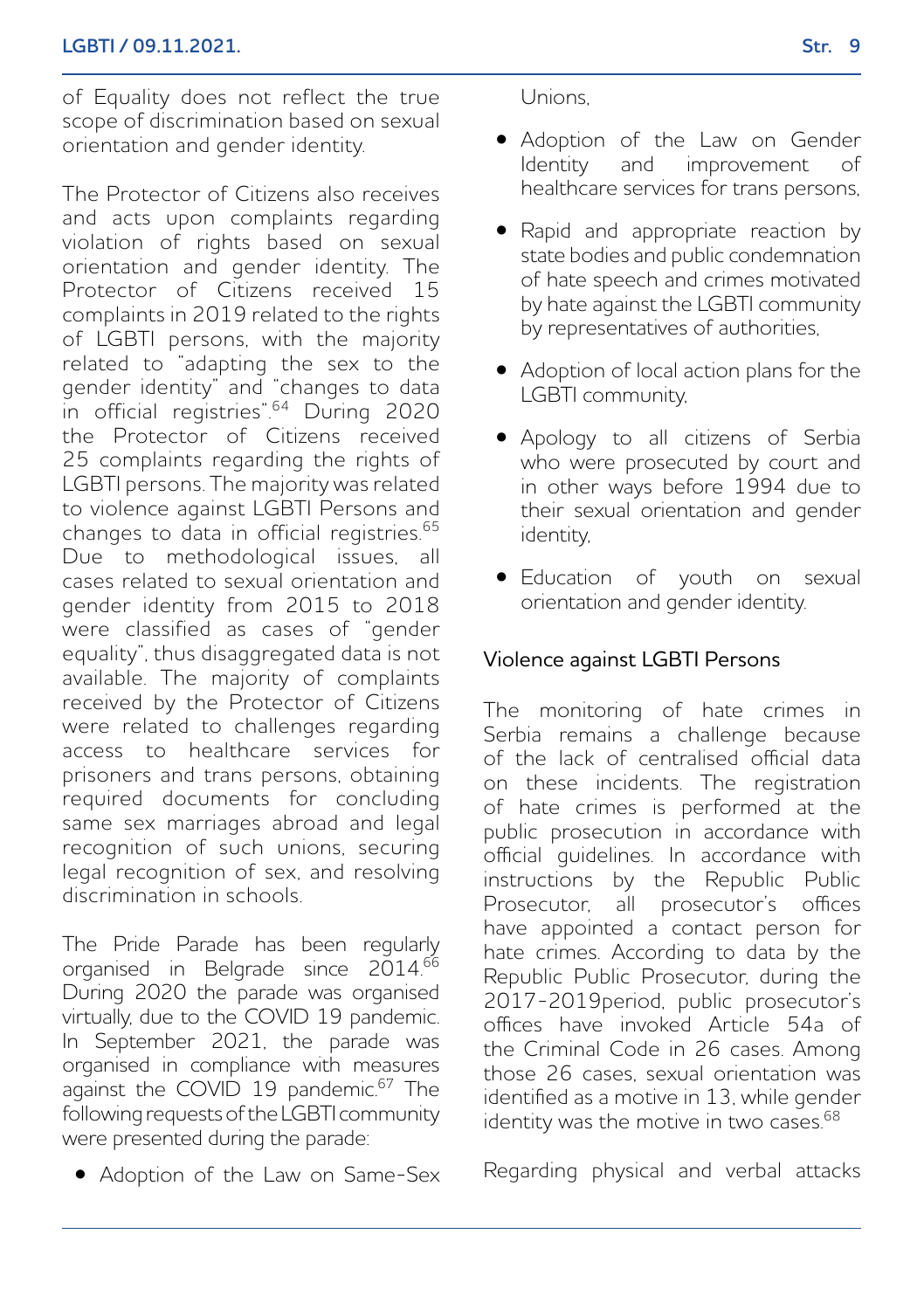#### **LGBTI / 09.11.2021. Str. 10**

motivated by sexual orientation and gender identity, according to data from the Ministry of the Interior (MoI), during the 2015-2019 period there were 77 registered attacks against LGBTI persons, with 42 physical attacks (six persons were severely, and 16 lightly injured). Criminal charges were filed for 36 crimes and requests for initiating misdemeanour proceedings for 13 misdemeanours, while in other cases reports were submitted to the competent prosecutor's office.<sup>69</sup>

Due to the lack of centralised and open official databases, the Da Se Zna! NGO has established a web platform in 2016 enabling the reporting of cases of violence based on sexual orientation and gender identity. In addition to reported incidents, the Da Se Zna! NGO is also using other sources, such as information collected from other organisations and through monitoring media to provide a more complete view. From January to October 2017 the Da Se Zna! NGO has registered 20 hate crimes based on sexual orientation and gender identity,<sup>70</sup> while an additional 36 cases were documented in 2018.<sup>71</sup> In 2019 this organisation has registered 63 cases of hate crimes.72 Between January 2017 and 30 June 2020 there were 166 illegal acts committed and documented motivated by sexual orientation and gender identity. The highest number of incidents, 94 (56.6%) were not reported, for five (3.0%) incidents it was unknown whether they were registered, while 67 (40.4%) of incidents were reported to another stakeholder other than Da Se Zna!, while 57 (34.3%) were reported to the police, prosecution, or court proceedings were initiated.<sup>73</sup>

However, even the data collected by the

Da Se Zna! organisation likely do not represent the full prevalence of violence based on sexual orientation and gender identity, since LGBTI persons are often unwilling to report the violence they face. The data collected by Labris in 2018 shows that 31% of LGBT persons were exposed to some form of violence due to their sexual orientation and gender identity, and that only 30% of those who experienced violence actually reported it, mainly to the police (63%) or a nongovernment organisation (37%).74 Those who did not report the incident did not do so due to a lack of trust in officials involved in the reporting process (52%), fear of revealing their LGBT identity (36%) and fear of the perpetrator of violence (35%).<sup>75</sup>

An FRA survey on the status of LGBTI persons has shown that 17% of LGBTI respondents have experienced physical or sexual assault during the past five years, while 41% have experienced harassment during the past 12 months because of their sexual orientation and gender identity. The majority of LGBTI persons who experienced violence (82% in cases of physical or sexual assault and 90% in cases of harassment) decided not to report the case. The main reasons for not reporting physical or sexual assault were: lack of trust in the police (35%), fear of a homophobic and/or transphobic reaction by the police (29%), feeling of shame (28%) and doubt that anything would happen after the report (27%). Regarding harassment based on sexual orientation and gender identity, the respondents decided not to report the latest incident because they considered it minor/ insufficiently serious (30%) or because they did not trust the police (27%).<sup>76</sup>

The Centre for Public Policy Research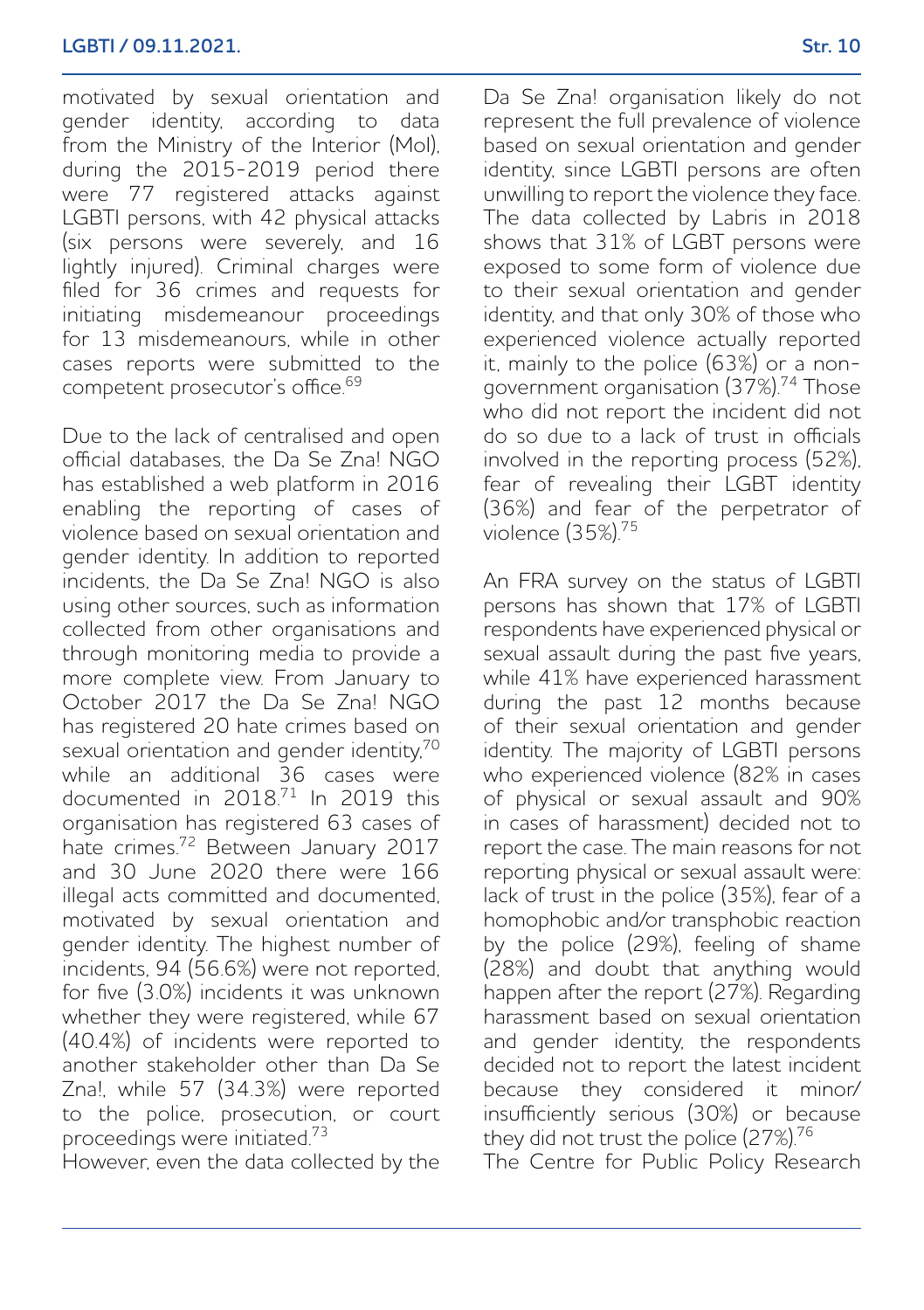implemented a survey in 2016 aimed at testing the effect of the security sector reform on LGBT persons. The findings obtained through focus groups indicate that LGBT persons feel unsafe and express distrust about the work of the police.77 Studies on the views of police officers indicate that many express strong aversion towards Albanians LGBT persons, persons living with HIV, and migrants.78 In a 2015 study, general competence and traffic police officers stated they would be against an LGBTI person being their neighbour (34%), colleague (33%), boss (37%), friend (42%), teacher to their child (46%), or spouse of their child (51%).<sup>79</sup> Furthermore, 39% of surveyed traffic police officers and 47% of general competence police officers stated that homosexuality was a disease that should be treated.<sup>80</sup>

#### Availability of data on the status of the LGBTI population

The majority of public institutions in Serbia do not collect administrative data regarding sexual orientation and gender identity since this is considered sensitive personal data and not relevant for services provided by their institutions. Therefore, a large part of the available data on the status of the LGBTI community is being collected by civil society organisations,<br>research institutions or other institutions or other organisations.

The Statistical Office of the Republic of Serbia (SORS) does not collect data related to sexual orientation and gender identity, effectively making LGBTI persons invisible in national data sets and preventing the acquisition of a more comprehensive view of the social status of LGBTI persons. The Commissioner for the Protection of Equality collects valuable data on complaints submitted based on sexual orientation and gender identity, and regularly conducts surveys on the perception and views of citizens towards discrimination, including discrimination against LGBTI persons, making it possible to monitor changes in these views through time. The Protector of Citizens collects data in regards to violations of rights based on sexual orientation and gender identity. However, due to methodological issues, the data related to sexual orientation and gender identity was not available until 2019 as it was classified as "gender equality and rights of LGBTI persons". The data in the Commissioner's reports is still mainly presented in a summary manner (for the entire field "gender equality and rights of LGBTI persons"). Only a small amount of information on complaints due to violations of the rights of LGBTI persons submitted to this institution can be drawn from regular reports.

Available data collected by independent bodies, non-government organisations and international organisations provides a precious insight into discrimination based on sexual orientation and gender identity in the labour market and at work. However, comprehensive data is lacking about employment, unemployment, inactivity and other characteristics required to better understand the socioeconomic situation of sexual and gender minorities in Serbia.

Different healthcare institutions collect data regarding intersex and transgender persons (those who opt for medical or surgical transition). However, there are no centralised databases that would provide the data required to develop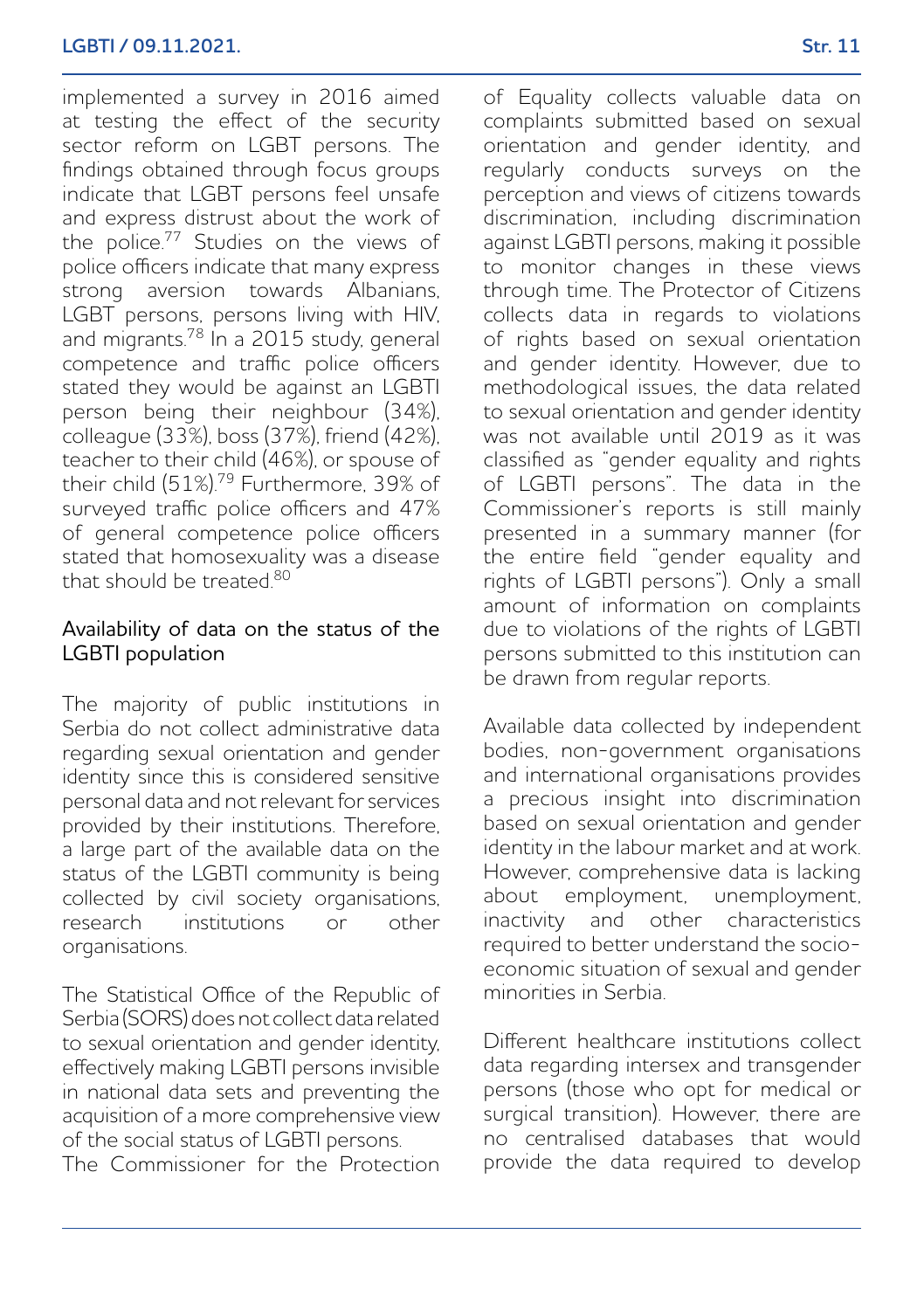relevant policies. National data on the mental health of LGBTI persons is very scarce.

Discrimination in the educational environment is the focus of several studies produced by various organisations. The line ministry is currently not collecting data related to cases of violence and abuse in schools due to actual or presumed sexual orientation or gender identity. Further efforts need to be invested in the collection and processing of data on the status of LGBTI persons in education.

The monitoring of hate crimes against sexual and gender minorities remains a challenge because of the lack of centralised and open official data on these incidents.

Numerous studies that aim to examine views towards sexual and gender minorities only use the umbrella term LGBTI (or LGBT) that does not allow these studies to obtain data on views of different subgroups denoted by the LGBTI acronym.

The majority of studies focusing on the experiences of LGBTI persons collected data through online surveys. On the one hand, this tool facilitates the participation of people who are unwilling to publicly disclose their sexual orientation and gender identity, while on the other hand it affects the sample composition. Reaching LGBTI persons who are not open regarding their LGBTI identity and the most vulnerable citizens remains a challenge.

## Legislative Framework in the Republic of Serbia

Important amendments to the Law on the Prohibition of Discrimination<sup>81</sup> were adopted in 2021. The Law on the Prohibition of Discrimination regulates the overall prohibition of discrimination, forms and cases of discrimination, and procedures for protection from discrimination. The law is introducing the terms gender, gender identity, sexual orientation, sexual characteristics, and prohibits all forms of discrimination based on any of the above characteristics. Article 21 of the Law notes that sexual orientation is a private issue and a person may not be forced to state it, and if they do state it, sexual orientation may not be grounds for different treatment.

The field of labour and employment is regulated by the Law on Labour $82$ , prescribing the rights and obligations of both employees and employers. Article 18 of the Law prohibits direct and indirect discrimination of job seekers and employees based on sexual orientation. Although gender identity and sexual characteristics are not explicitly covered, the Law elaborates that "other personal characteristics" may not be grounds for discrimination. The law also prohibits sexual harassment, defined as any verbal, non-verbal or physical behaviour that aims to violate or represents violation of the dignity of any job candidate or fulltime employee, or that causes fear or creates a hostile, degrading or offensive work environment. Furthermore, the Law on Preventing Abuse at Work<sup>83</sup> prohibits abuse and harassment at work and in regards to the workplace,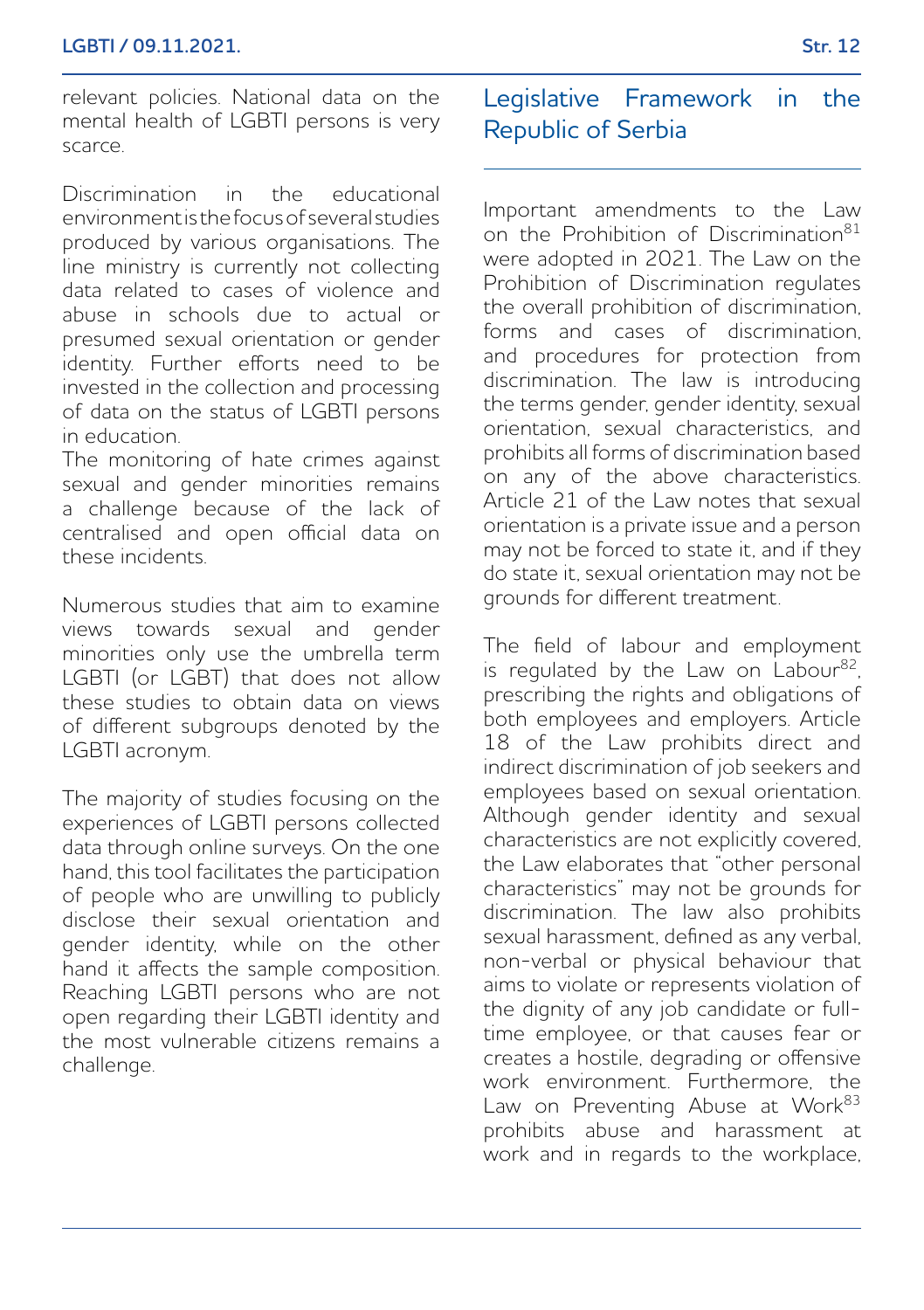prescribes measures to prevent abuse and improve relations at work, and regulates procedures for the protection of persons exposed to workplace abuse and in regards to work in general, although without stating the reason for the abuse and types of abuse in question.

The Law on Healthcare<sup>84</sup> regulates the healthcare system in the Republic of Serbia, including its organisation, social care for the health of the population, supervision over the implementation of the law and other issues relevant for the organisation and implementation of healthcare. Article 21 of the Law is related to the principle of equity of healthcare and involves the prohibition of discrimination in the provision of healthcare based on race, sex, sexual orientation and gender identity, age, nationality, social origin, religion, political or other beliefs, financial status, culture, language, health status, type of disease and mental or physical disability, and other personal characteristics that may represent grounds for discrimination.

The legislative framework and policies in the domain of education envisage protection from discrimination against LGBTI youth. Specifically, the Law on the Fundamentals of the Education System<sup>85</sup> prohibits discrimination based on sexual orientation and gender identity. The same provisions are contained in the Rulebook on the further criteria for recognising forms of discrimination by employees, children, students or third persons in an educational institution<sup>86</sup> and the Rulebook on actions by the institution in case of suspicion or determined discriminatory behaviour and offences against the reputation, honour or dignity of a person.87 The Rulebook on actions by the institution contains definitions of the terms "homophobia" and "transphobia" and states that a team for protection against discrimination, violence, abuse and neglect, that should be formed in every primary school in Serbia, has the mandate of collecting and storing data on cases of discrimination in the given school.

Legislation relating to hate crimes contains provisions prohibiting violence based on sexual orientation and gender identity, but the implementation of these regulations is still inadequate. The Criminal Code<sup>88</sup> from 2012 recognises crimes motivated by someone's perceived or true sexual orientation and gender identity as aggravating circumstances, but the first verdict on a hate crime was issued only in 2018, related to a case of domestic violence motivated by sexual orientation and gender identity.<sup>89</sup>

The legal recognition of sex was introduced into the legislation of the Republic of Serbia by amendments to the Law on Registries<sup>90</sup> and the relevant Rulebook on the method of issuing and form of a certificate by competent healthcare institutions on a sex change.<sup>91</sup> According to the Rulebook, to change the sex marker in the registries and obtain the relevant personal documents, trans persons must undergo hormone therapy for one year, or undergo a sex change operation, not in line with established international legal practice.92

According to data from the Ministry of Public Administration and Local Self-Government, since January 2019 to mid-2020, 38 persons have changed their sex marker in registries (20 persons changed their marker from female to male and 18 from male to female).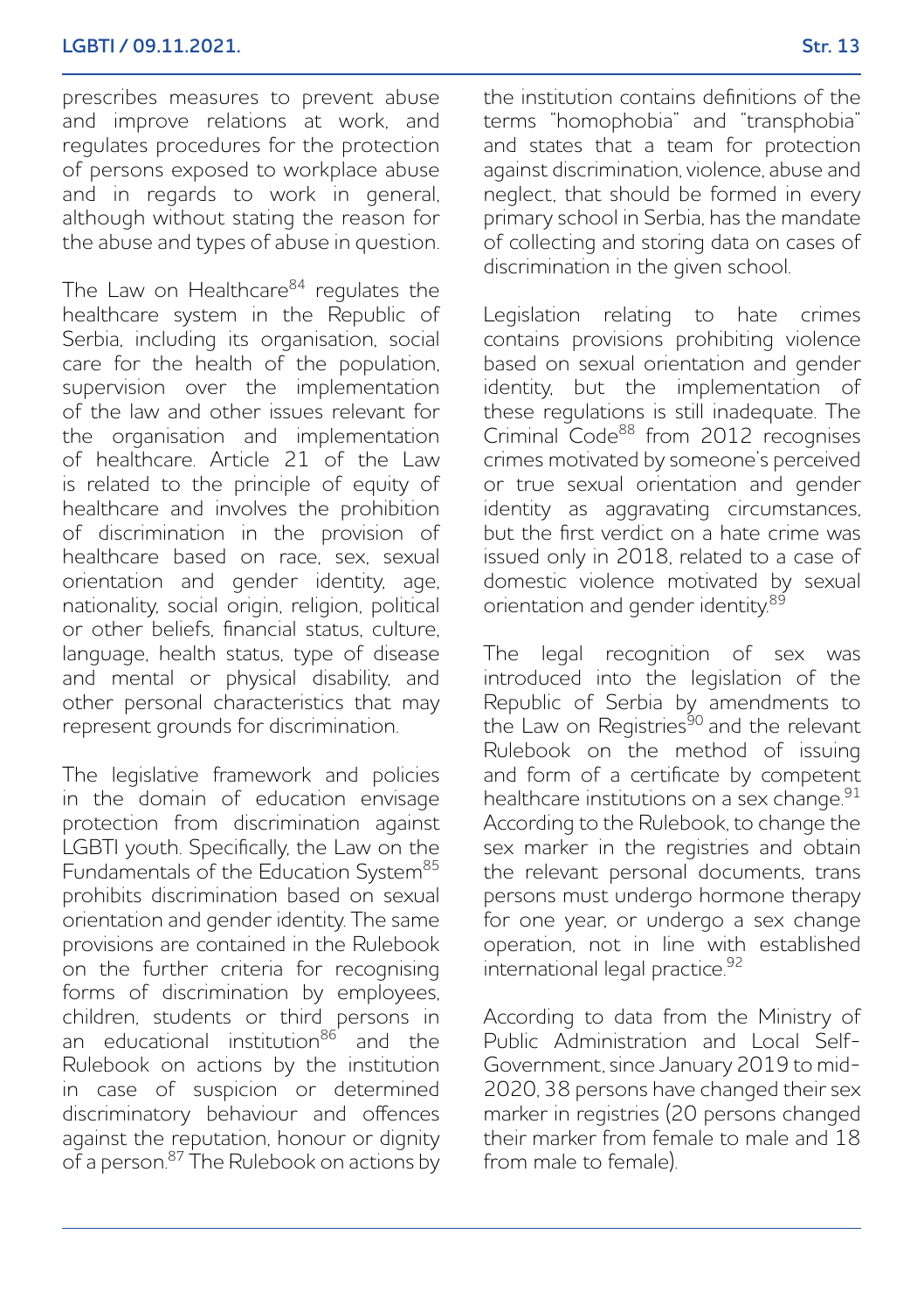## Overview of the Situation and Obligations in the Process of EU Accession

During recent years the EU has made gradual progress towards the equality of LGBTI persons, but discrimination towards LGBTI persons still remains. In 2019 in the EU 76% of citizens believed lesbians, gay and bisexual persons should have equal rights as heterosexual persons, compared to 71% in 2015. However, 43% of LGBTI persons felt discriminated in 2019, compared to 37% in 2012.<sup>93</sup>

EU law protects people from discrimination based on sexual orientation - as well as age, disability, religion and beliefs - in the field of employment (Framework Employment Directive 2000/78). However European legislation does not protect against discrimination based on sexual orientation, age, disability, religion and beliefs in other walks of life, such as access to goods and services (including housing), social welfare, education and healthcare. Furthermore, EU law currently does not contain express prohibition of discrimination based on gender identity and gender expression of a person, nor is the prohibition of discrimination against trans persons listed in the EU Fundamental Rights Charter.94

In December 2020 the European Commission initiated activities promoting the Union of Equality for All by adopting the first strategy for EU LGBTIQ equality. This strategy aims to raise the voice of LGBTIQ persons and gather member states and stakeholders at all levels in a joint effort to efficiently deal with the equality of LGBTIQ persons.

The strategy sets a number of key objectives through four pillars to be achieved by 2025<sup>.95</sup>

- 1. Tackling discrimination against LGBTIQ people;
- 2. Ensuring LGBTIQ people's safety;
- 3. Building LGBTIQ inclusive societies; and
- 4. Leading the call for LGBTIQ equality around the world.

Under the first pillar work will be done to strengthen and improve legal protection from discrimination, promote inclusion and diversity in the workplace, combat inequalities in education, health, culture and sport, and uphold the rights of LGBTIQ applicants for international protection.96

The second pillar involves activities such as: reinforcing legal protection for LGBTIQ people against hate crime, hate speech and violence; strengthening measures to combat anti-LGBTIQ online hate speech, disinformation; reporting anti-LGBTIQ hate crimes and exchanging good practices; and the protection and promotion of LGBTIQ people's bodily and mental health $^{97}$ 

The third pillar covers: ensuring rights for LGBTIQ people in cross border situations; improving the legal protection for rainbow families in cross-border situations; improving the recognition of trans and non-binary identities, and intersex people; fostering an enabling environment for civil society.98

Under the fourth pillar the Strategy envisages strengthening the EU's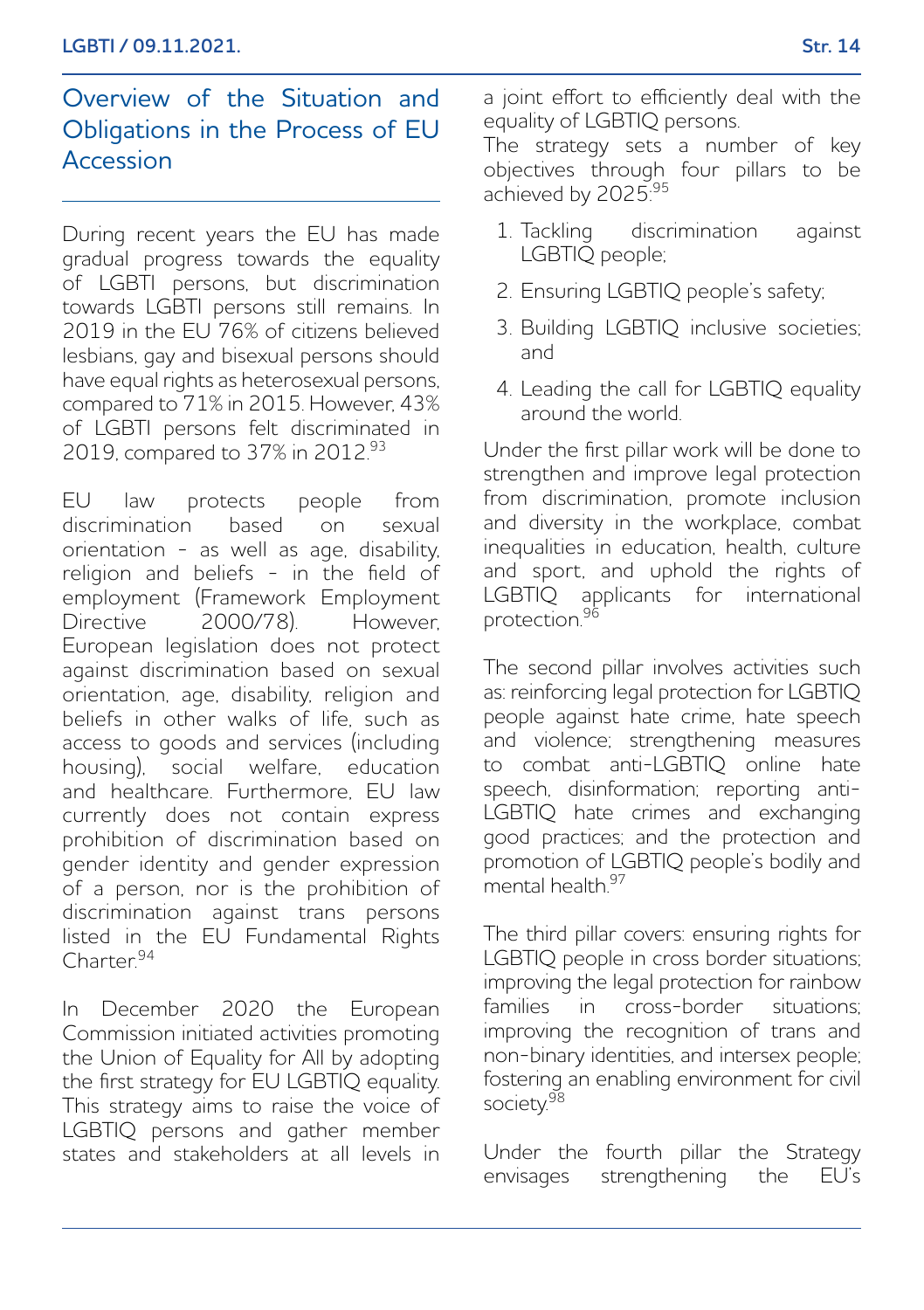engagement on LGBTIQ issues in all its external relations.<sup>99</sup> It is precisely the fourth pillar of the Strategy that enables the EU to increase the extent of its influence during the forthcoming period on improving respect for the rights of the LGBTIQ community in EU membership candidate states.

Numerous policies related to improving the equality of LGBTIQ persons are primarily the national responsibility of Union member states. It is important to note that legal protection against discrimination under various grounds differs from country to country in the EU and there are no minimum standards of non-discrimination policies applicable across the EU.

However, the EU plays an important role in providing guidelines for policies, coordination of member states' actions, monitoring implementation and progress, provide support through EU funds and promote the exchange of good practices among member states. The states themselves are encouraged to extend existing good practices and develop their action plans on LGBTIQ equality.

Having in mind that even within the EU itself LGBTI rights remain under the sphere of recommendations to member states, there are no clear guidelines on the obligations of the Republic of Serbia in this regard through the EU accession process.

The Economic Reform Programme (ERP)<sup>100</sup> drafted annually by the Republic of Serbia is the most important strategic document in the economic dialogue with the European Commission and member states of the European Union. The ERP covers the main reform measures the Republic of Serbia plans to achieve during a three-year period with the aim of achieving an economically competitive and socially just state. This document does not envisage reform measures aimed at improving the status of LGBTI persons.

Not even the Economic and Social Policy Reform Programme (ESRP).<sup>101</sup> focusing far more on the social aspect of life, such as social inclusion, human rights, education, and healthcare did not specifically list the LGBTI population as a vulnerable category of the population that requires particular attention.

The action plan for Chapter 23 - Judiciary and fundamental rights<sup>102</sup> (AP 23), under its section on fundamental rights, states that the Republic of Serbia will continue to improve its legislative and normative framework in the field of protection and promotion of fundamental rights, in line with the EU Acquis, international and European standards and best practices.

Under activities planned for AP 23 the Republic of Serbia adopted amendments to the Law on the Prohibition of Discrimination in 2021, aiming for full harmonisation with the European Acquis The amendments have introduced into the Law the terms of sexual orientation (the previous law used the term sexual preference) and gender identity (it was not defined under the previous law), and prohibition of discrimination based on sex, gender and gender identity. Article 27a introduced the prohibition of discrimination in the field of housing based on any grounds, including sex, gender, gender identity, and sexual orientation. These are important novelties, particularly having in mind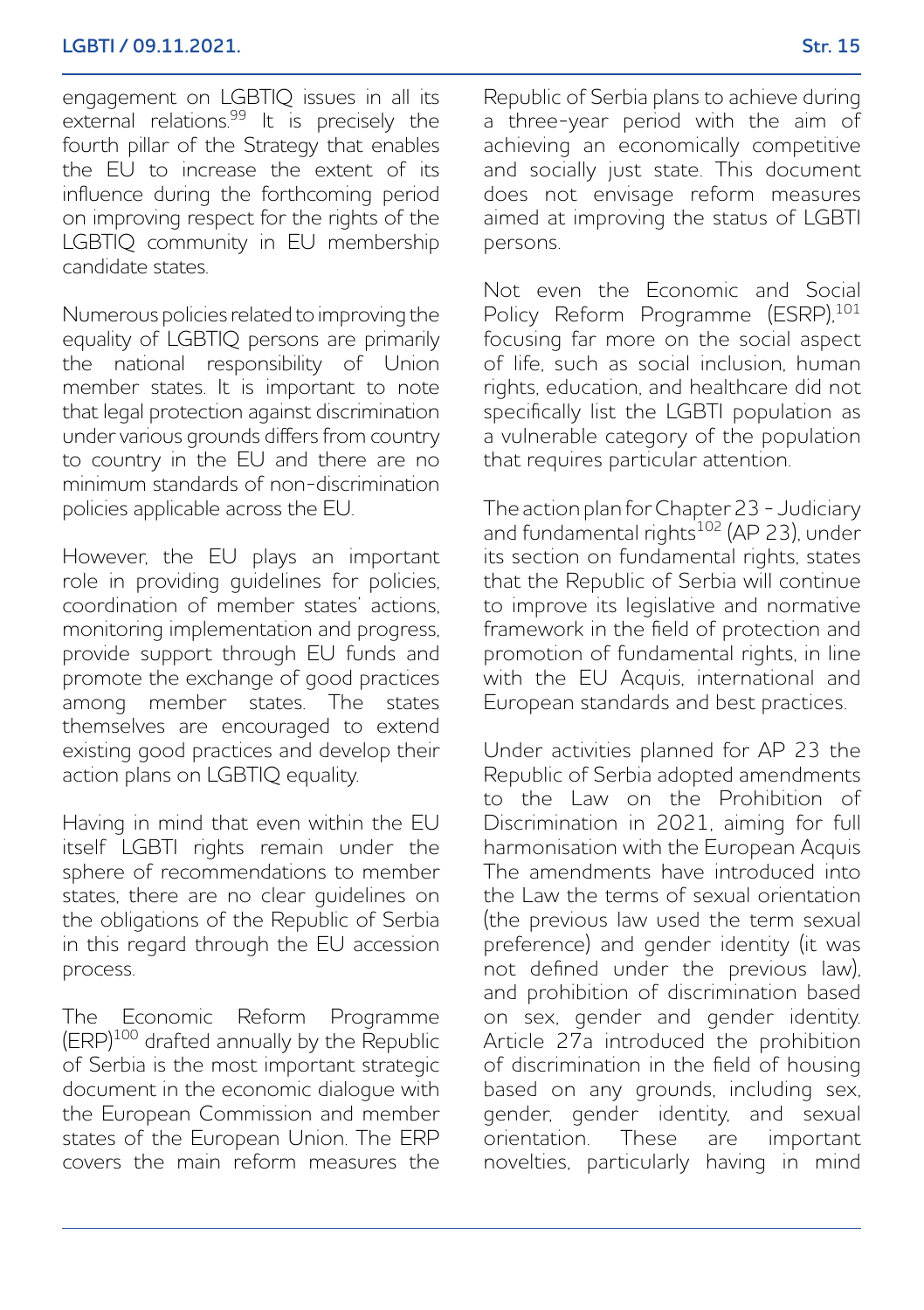that gender identity is not recognised as grounds for discrimination even in European legislation, nor is discrimination recognised in fields such as housing, healthcare, or social welfare in the EU.

The AP for chapter 23 further plans for the adoption of a new Strategy for Prevention and Protection from Discrimination and its Action Plan, and its consistent implementation and active monitoring aimed at improving the status of the most vulnerable groups. Work on drafting the strategy was initiated by the Ministry of Labour, Employment, Veteran and Social Affairs in December 2019, by drafting an ex-ante review of the Strategy. The coronavirus pandemic and the new division of competences and new ministries in the Government of the Republic of Serbia (since October 2020) have led to a slowdown in this process. Work on the adoption of the strategy was continued in 2021. The drafting of the above Strategy is under way, now under the competence of the Ministry of Human and Minority Rights and Social Dialogue. The Strategy is planned to be adopted by the end of 2021.

The AP for chapter 23 also plans for the continued implementation of an efficient model of community policing and continuous cooperation with representatives of the LGBTI community to continue working on improving the safety of all members of the LGBTI community. During the forthcoming period the plan is to continue the positive practice of raising awareness on the prohibition of all forms of discrimination and methods for its prevention, to be achieved through a number of educational events, trainings for citizens and public officials, and the printing and

An important step in improving the rights and status of the LGBTI community in Serbia would be the adoption of the Law on Same-Sex Unions. The Republic of Serbia did not commit to this step under its negotiation position with the EU. The fact that not all EU countries have adopted a similar law, and that some are already suspending their adopted laws leads to the conclusion that this will not be part of the accession negotiations. On the other hand, the adoption of this law is recommended by the Council of Europe. Furthermore, the European Court of Justice, despite not requiring the adoption of a Law on Same-Sex Unions, has made the decision that a same-sex marriage has the same importance as a heterosexual one, and that member states must recognise homosexual marriages established in EU countries by ensuring the right of residence to same-sex spouses, just as in the case of heterosexual marriages. The drafting of the Law on Same-Sex Unions has been initiated several times in Serbia during the previous years. Finally, the draft Law on Same-Sex Unions was prepared in 2021, with the involvement of the Council of Europe and it completed public review, but its adoption was stopped without further explanation.

The adoption of the law and strategies is only the first step in respecting the rights of LGBTI persons. A far more important step, frequently missing, is its full and consistent implementation. The European Commission Progress Report for the Republic of Serbia for 2019104 notes that the legislative and institutional framework for the protection of the human rights of LGBTI persons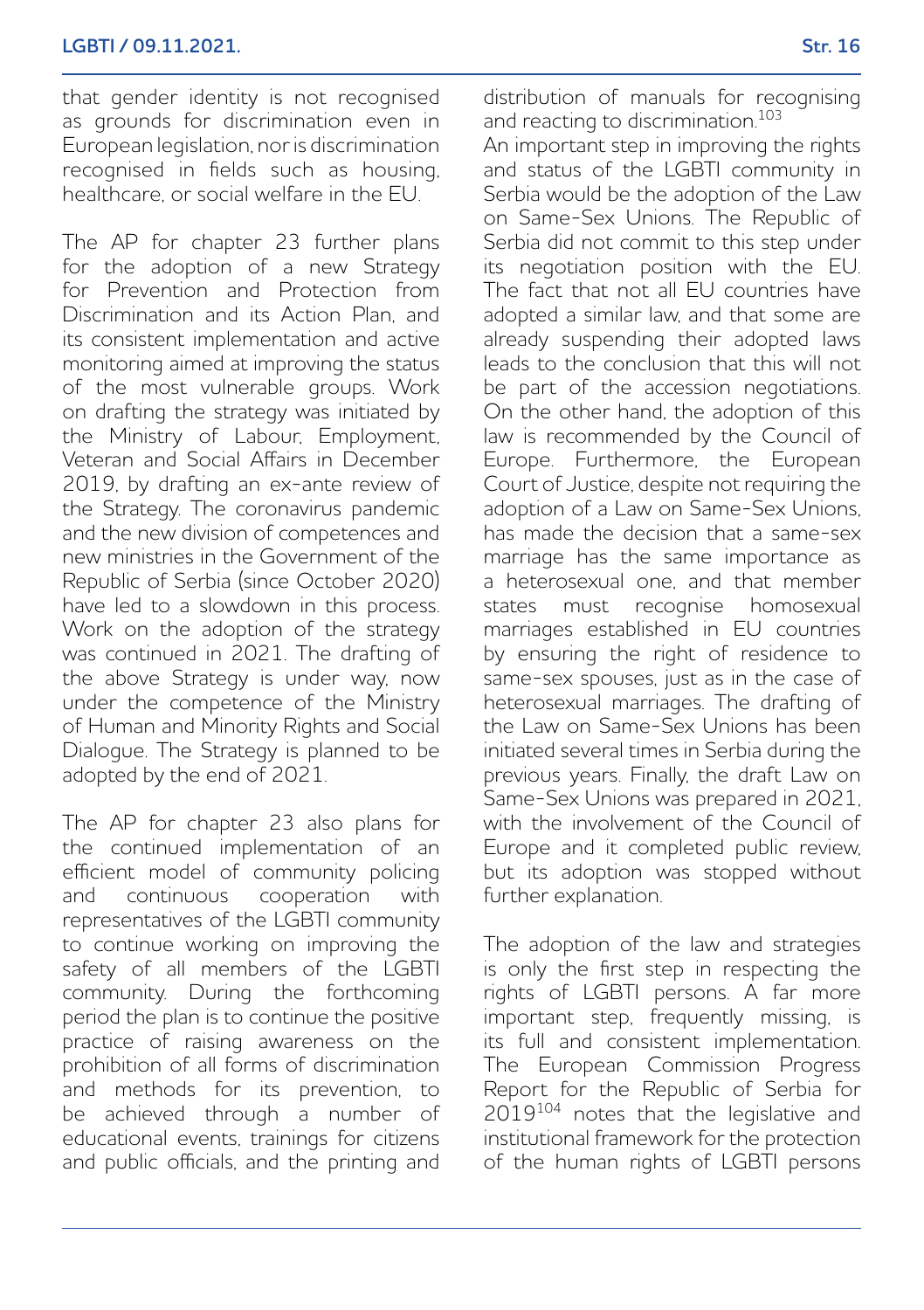has been largely established in Serbia. However, the Progress Report for the Republic of Serbia for 2020 notes that further efforts remain necessary for the consistent and efficient implementation of regulations.105 The latest Progress Report for the Republic of Serbia for 2021106 is similar, in particular noting the poor implementation of the provisions of the Criminal Code of the Republic of Serbia on hate crimes and hate speech (with considerable impact on members of the LGBTI community and human rights advocates).

The Progress Report for 2021 also states that after 2020, due to the COVID 19 pandemic, no Pride Parade was held, with only online events on this occasion instead.<sup>107</sup>

Having in mind that the Republic of Serbia is a member of the Council of Europe, it is also a signatory of the European Convention for the Protection of Human Rights and Fundamental Freedoms, signed in Rome in 1950.<sup>108</sup> Article 4 of this Convention prescribes that the enjoyment of the rights and freedoms set forth in this Convention shall be secured without discrimination on any ground such as sex, race, colour, language, religion, political or other opinion, national or social origin, association with a national minority, property, birth or other status. Protocol no. 12 to this Convention, adopted in 2000, further introduces a general prohibition of discrimination on any ground such as sex, race, colour, language, religion, political or other opinion, national or social origin, association with a national minority, property, birth or other status. The provisions of this Convention need to be implemented through domestic legislation.

Conclusions and Key Recommendations for Improving the Status of the LGBTI Population in the Republic of Serbia

In the Republic of Serbia LGBTI persons are, according to all studies, perceived as one of the particularly vulnerable categories of the population. The vulnerability of the LGBTI population in the Republic of Serbia is mainly manifested in their exposure to various forms of violence and being faced with a high degree of discrimination, stigmatisation and marginalisation, leading to numerous economic and social issues.<sup>109</sup>

Physical and sexual violence is motivated by prejudice towards the true or presumed sexual orientation and gender identity of the victim, and is still widespread in the Republic of Serbia. A large percentage of LGBTI persons are exposed to discrimination at work or when seeking work, and in the educational and healthcare system. Perception and views towards the LGBTI community remain predominantly negative within all systems (educational, healthcare, police, media). A large percentage of members of the LGBTI community still opts to retain their sexual orientation and gender identity secret, while a vast majority of them opt not to report cases of discrimination or violence (due to fear, mistrust of institutions, or lack of belief in change). The lack of a Strategy for the Prevention and Protection from Discrimination is an enabling factor for this situation, along with the inconsistent implementation of existing regulations, with no monitoring of their implementation.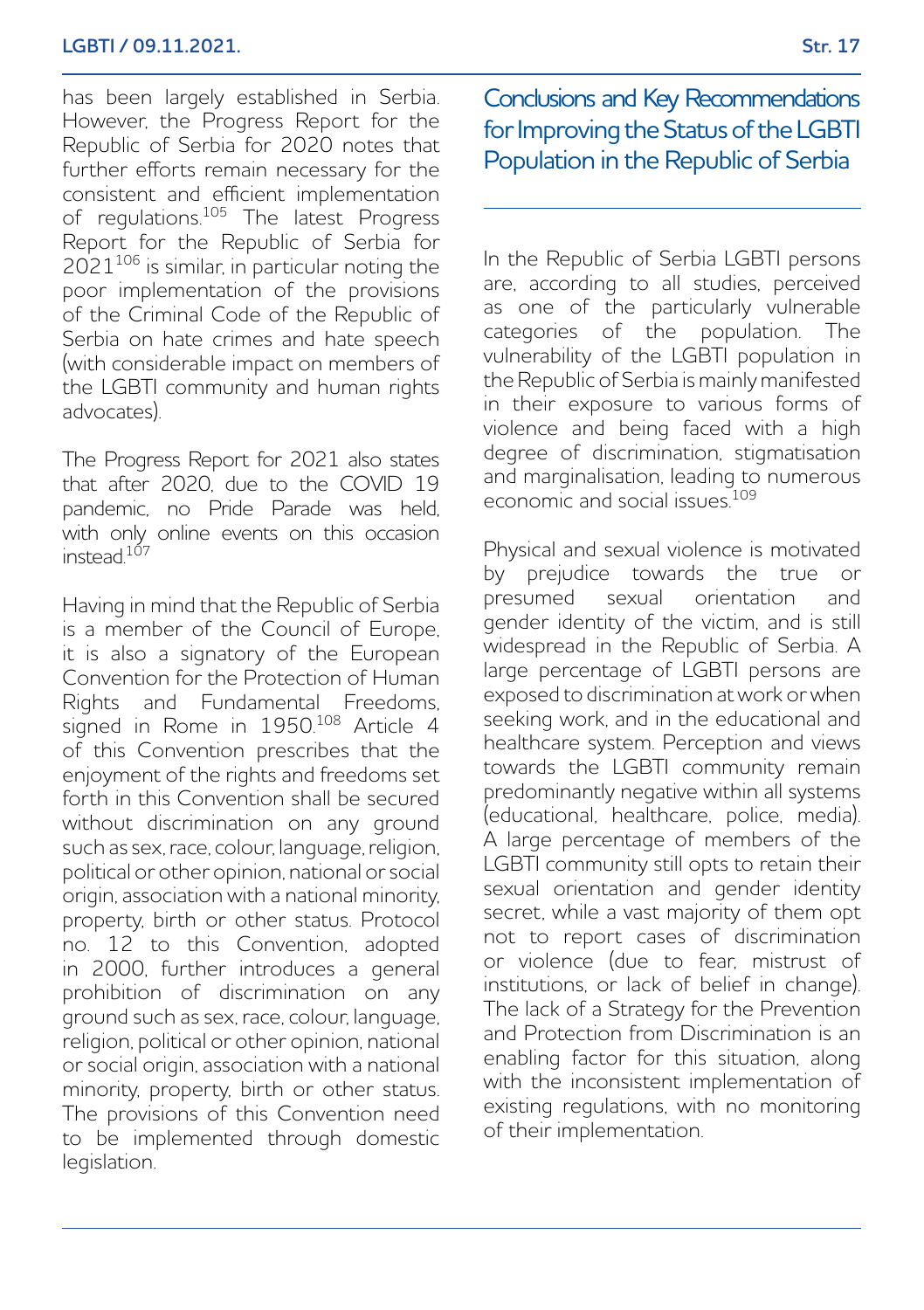The life union of same-sex partners in the Republic of Serbia is still not legally regulated, therefore members of the LGBTI community are unable to exercise numerous rights in the field of family law, inheritance and healthcare under equal conditions.110

The lack of administrative data regarding LGBTI persons limits the capacity for understanding the experiences and needs of sexual and gender minorities in various fields, and reviewing their social status. Research by civil society organisations is compensating to a certain extent for this lack of data on the status of the LGBTI community in the Republic of Serbia. The creation of efficient and inclusive public policies and monitoring of their impact, however, requires that institutions under the public administration system (line ministries, SORS, Public Health Institute etc.) systematically collect and maintain data sorted by sexual orientation and gender identity.

### Recommendations

With the aim of improving the status of the LGBTI population in Serbia it is necessary to ensure the implementation of existing regulations and facilitate social dialogue on missing public policy documents on the rights of LGBTI persons. This can be achieved by raising awareness among all stakeholders in the public sector that the above public policy documents, in addition to representing so-called soft law, are mandatory and need to be fully implemented in the legal system of Serbia and realised in practice.

It is of key importance to ensure clear and measurable steps to achieve a safe environment and improve tolerance towards LGBTI persons, while ensuring effective prevention to prevent acts of violence and intolerance towards LGBTI persons, including hate crimes and hate speech, and undertake measures to prevent the spread, promotion and incitement of hatred and intolerance in public events, through media and the internet, graffiti and in other ways. $111$ It is necessary to work on reducing social distancing, stereotypes and prejudice towards LGBTI persons, while increasing

antidiscrimination culture and equality in society, through training, public campaigns, education at all levels, cultural activities, informational activities, and targeted trainings for representatives of all sectors, including active media participation.112

Furthermore, it is necessary to ensure the continuous capacity development of police officers, judges, prosecutors, civil servants and lawyers through the organisation of training regarding international standards in the exercise of the rights of LGBTI persons, and regarding the appropriate application of antidiscrimination regulations and regulations for protection from violence against persons based on their sexual orientation, gender identity, gender expression and sexual characteristics.

It is necessary to raise awareness on the importance of data disaggregated by sexual orientation, gender identity and sex. Further efforts need to be invested in raising the capacities of representatives of relevant institutions to collect data on sexual orientation, gender identity and sex, characteristic for standardised surveys, while recognising the methodological challenges and sensitivity of such data.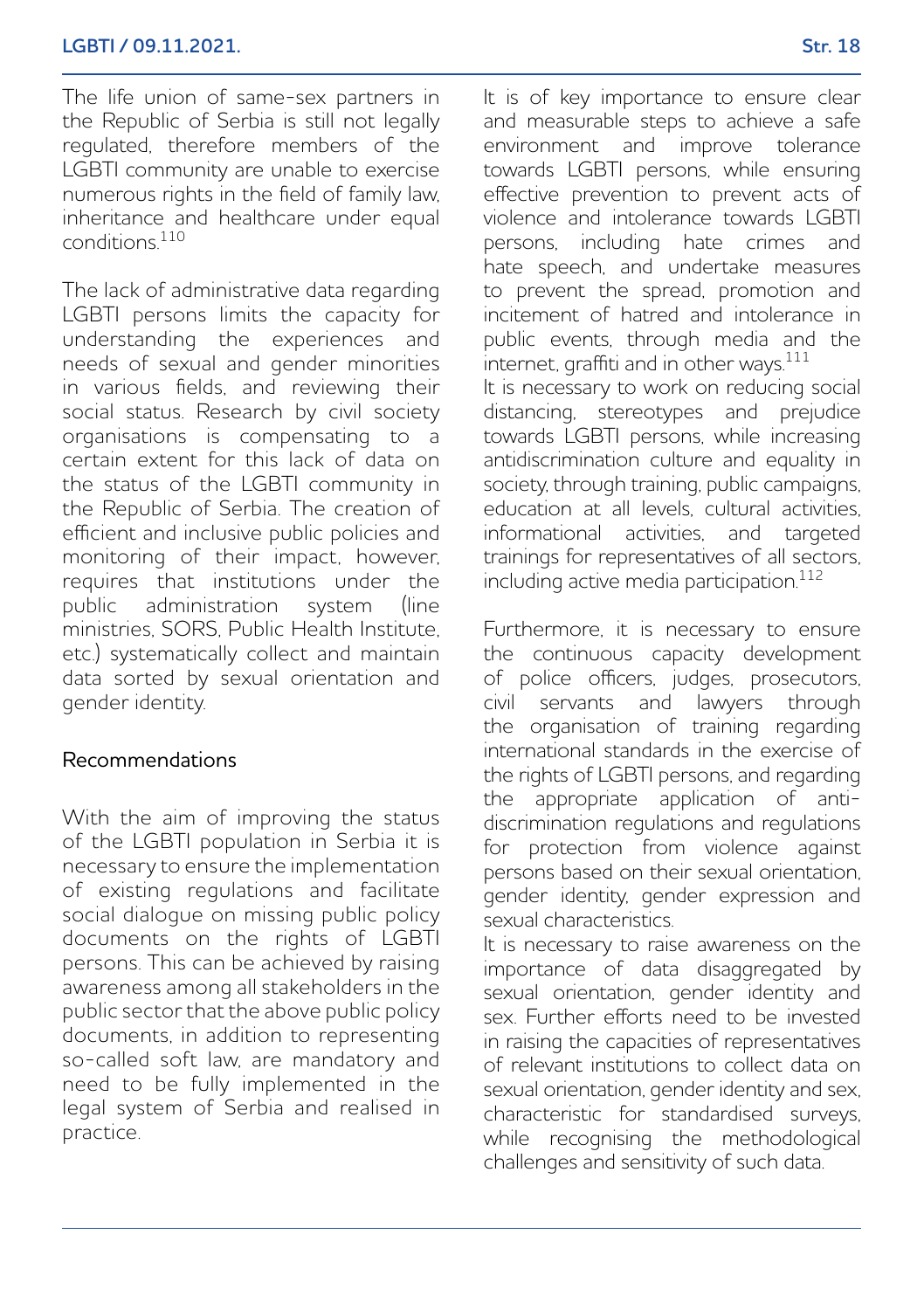# **Reference:**

- 1. https://eur-lex.europa.eu/legal-content/EN/TXT/?uri=CELEX:52020DC0057%20%20
- 2. https://data.consilium.europa.eu/doc/document/ST-8536-2021-INIT/en/pdf%20
- 3. The Official Gazette of the Republic of Serbia, Nos 41/21 and 46/21
- 4. https://data.consilium.europa.eu/doc/document/ST-7473-2020-INIT/en/pdf%2010
- 5. European Commission (EC), Commission staff working document Serbia 2021 Report, Brussels: EC, 2019. https://www.mei.gov.rs/upload/documents/eu\_dokumenta/godisnji\_izvestaji\_ek\_o\_napretku/20190529-serbia-report\_SR\_-\_REVIDIRANO.pdf
- 6. Official Gazette of the Republic of Serbia, Nos 22/2009 and 52/2021.
- 7. European Commission (EC), Commission staff working document Serbia 2021 Report, Strasbourg, 19.10.2021. https://www.mei.gov.rs/upload/documents/eu\_dokumenta/godisnji\_izvestaji\_ek\_o\_napretku/serbia\_report\_2021.pdf
- 8. World Bank, "A Comparative Analysis of the Socioeconomic Dimensions of LGBTI Exclusion in Serbia", Washington, DC: World Bank, 2019.
- 9. Centre for social research and development IDEAS and Regional Info Centre, "Annual LGBTI+ survey", Belgrade: IDEAS and Regional Info Centre, 2020.
- 10. Šenk, M., "Samo neka je šareno Istraživanje potreba i problema LGBT zajednice u Sbiji za 2018. godinu", Belgrade: Labris, 2019.
- 11. EU Fundamental Rights Agency (FRA), "Survey on Experiences of LGBTI People in Europe", Luxembourg: FRA, 2019, data available at: https://fra.europa.eu/en/data-and-maps/2020/lgbti-survey-data-explorer
- 12. Ibid.
- 13. Ibid.
- 14. For LGBTI persons the result is based on the results of a FRA survey from 2019, whereas for the overall population the result is from Eurofound's Quality of Life Survey from 2016 (https://www.eurofound.europa.eu/country/serbia )
- 15. Badgett, M.V. L., "The Economic Cost of Stigma and the Exclusion of LGBT People: A Case Study of India", Washington, DC: World Bank, 2014.
- 16. Commissioner for the Protection of Equality, "Discrimination in the labour market", Belgrade: Commissioner for the Protection of Equality, 2019.
- 17. EU Fundamental Rights Agency (FRA), "Survey on Experiences of LGBTI People in Europe", Luxembourg: FRA, 2019.
- 18. Ibid.
- 19. Milanović, M., Antonijević Priljeva, M.,"Dostojanstvo na rad: Istraživanje o položaju LGBTI+ osoba u oblasti rada i zapošljavanja", Belgrade: IDEAS, 2018.
- 20. Ibid.
- 21. Centre for social research and development IDEAS and Regional Info Centre, "Annual LGBTI+ survey", Belgrade: IDEAS and Regional Info Centre, 2020.
- 22. Ibid.
- 23. World Bank, "A Comparative Analysis of the Socioeconomic Dimensions of LGBTI Exclusion in Serbia", Washington, DC: World Bank, 2019.
- 24. The SILC survey is used to collect data on income, poverty and social exclusion among the general population in European Union countries. Serbia has introduced SILC into its statistical system in 2013, and it has been implemented annually since.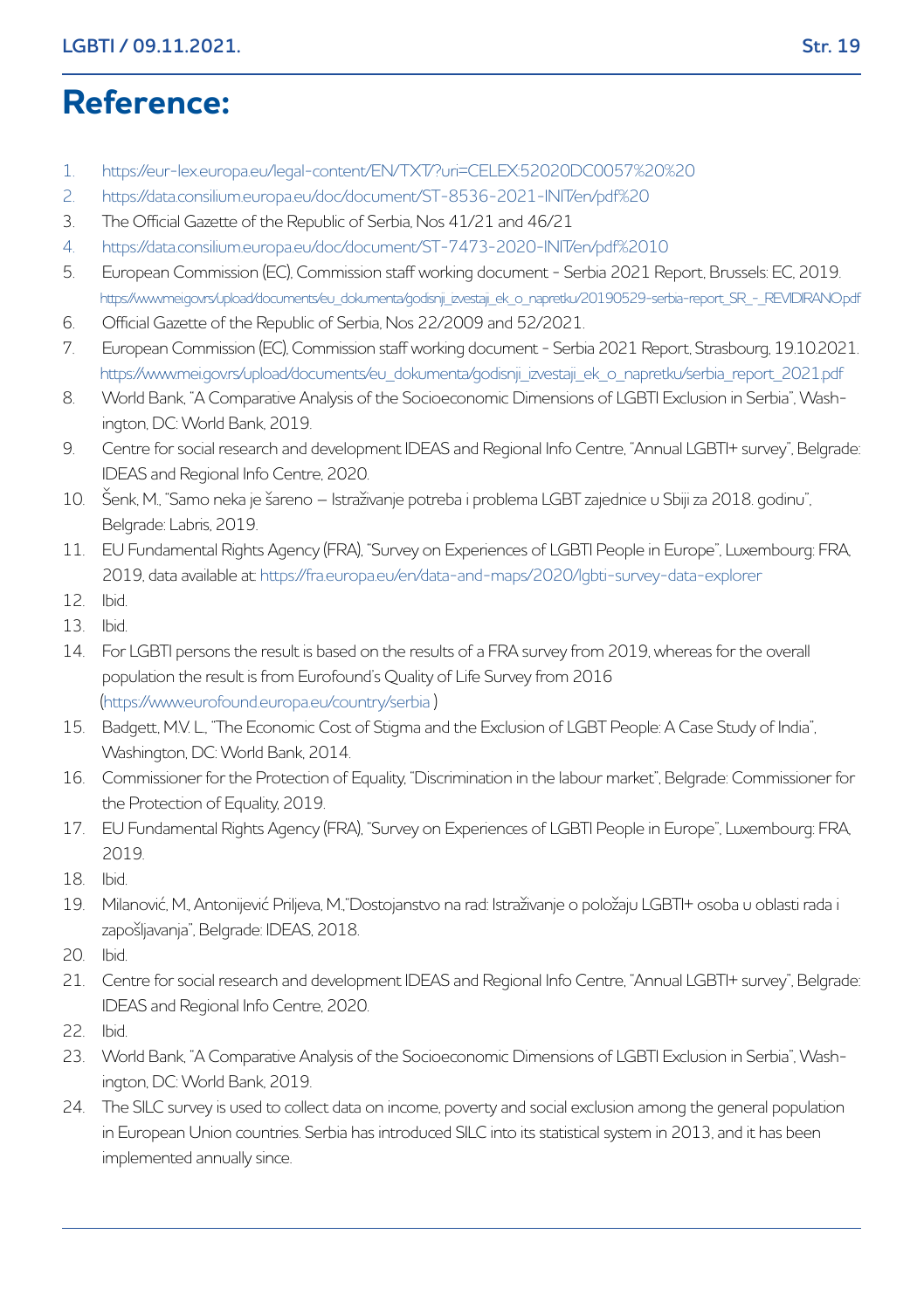#### **LGBTI / 09.11.2021. Str. 20**

- 25. Ibid.
- 26. Milićević, B., Čeh, A., "COVID-19 i LGBTI zajednica u Srbiji", Belgrade: Loud & Queer and Egal, 2020.
- 27. Ibid.
- 28. Ibid.
- 29. EU Fundamental Rights Agency (FRA), "Survey on Experiences of LGBTI People in Europe", Luxembourg: FRA, 2019.
- 30. World Bank, "A Comparative Analysis of the Socioeconomic Dimensions of LGBTI Exclusion in Serbia", Washington, DC: World Bank, 2019.
- 31. EU Fundamental Rights Agency (FRA), "Survey on Experiences of LGBTI People in Europe", Luxembourg: FRA, 2019.
- 32. Ibid.
- 33. Ibid.
- 34. Official Gazette of the Republic of Serbia, No. 25/2019
- 35. Report on the work of the Steering Committee and on the conducted supervision by the Supervisory Board of the Republic Fund for Health Insurance for 2018, available at: https://www.rfzo.rs/download/odluke/Izvestaj%20UO%20i%20NO.pdf
- 36. Šenk, M., "Samo neka je šareno Istraživanje potreba i problema LGBT zajednice u Sbiji za 2018. godinu", Belgrade: Labris, 2019.
- 37. EU Fundamental Rights Agency (FRA), "Survey on Experiences of LGBTI People in Europe", Luxembourg: FRA, 2019.
- 38. Centre for the Rights of the Child, "Izveštaj o ostvarivanju prava deteta u Republici Srbiji iz ugla dece i mladih", Belgrade: Centre for the Righst of the Child, 2013.
- 39. Ćeriman, J., Duhaček, N., Perišić, K., Bogdanović, M., Duhaček, D., "Istraživanje rodno zasnovanog nasilja u školama u Srbiji", Belgrade: Centre for Gender Studies and Policy; Faculty of Political Science of the University of Belgrade, UNICEF 2015.
- $40$  lhid.
- 41. Ibid.
- 42. Labris, "Vršnjačko nasilje na osnovu seksualne orijentacije i rodnog identiteta u srednjim školama u Srbiji", Belgrade: Labris, 2017.
- 43. Ibid.
- 44. Radoman, M., "Stavovi i vrednosne orijentacije srednjoškolaca u Srbiji", Belgrade: Helsinki Committee for Human Rights in Serbia, 2020.
- 45. Ibid.
- 46. Subotić, L., Somer, A., Steljić, K., Nikolić, K., Todorović, M., Perić, T., Jablanović, A., "Rezultati istraživanja: Stavovi studenata univerziteta u Beogradu o rodnoj ravnopravnosti u Republici Srbiji", Belgrade: Centre for International Public Policy, 2019.
- 47. Popadić, D., Pavlović, Z., Mihailović, S., "Mladi u Srbiji 2018/2019", Belgrade: Friedrich-Ebert-Stiftung, 2019; Civic Initiatives, "Evaluacija efekata predmeta građansko vaspitanje – 10 godina posle", Belgrade: Civic Initiatives, 2019.
- 48. World Bank, "Discrimination against Sexual Minorities in Education and Housing: Evidence from Two Field Experiments in Serbia", Washington, DC: World Bank, 2018.
- 49. Ćeriman, J., Duhaček, N., Perišić, K., Bogdanović, M., Duhaček, D., "Istraživanje rodno zasnovanog nasilja u školama u Srbiji", Belgrade: Centre for Gender Studies and Policy; Faculty of Political Science of the University of Belgrade, UNICEF 2015.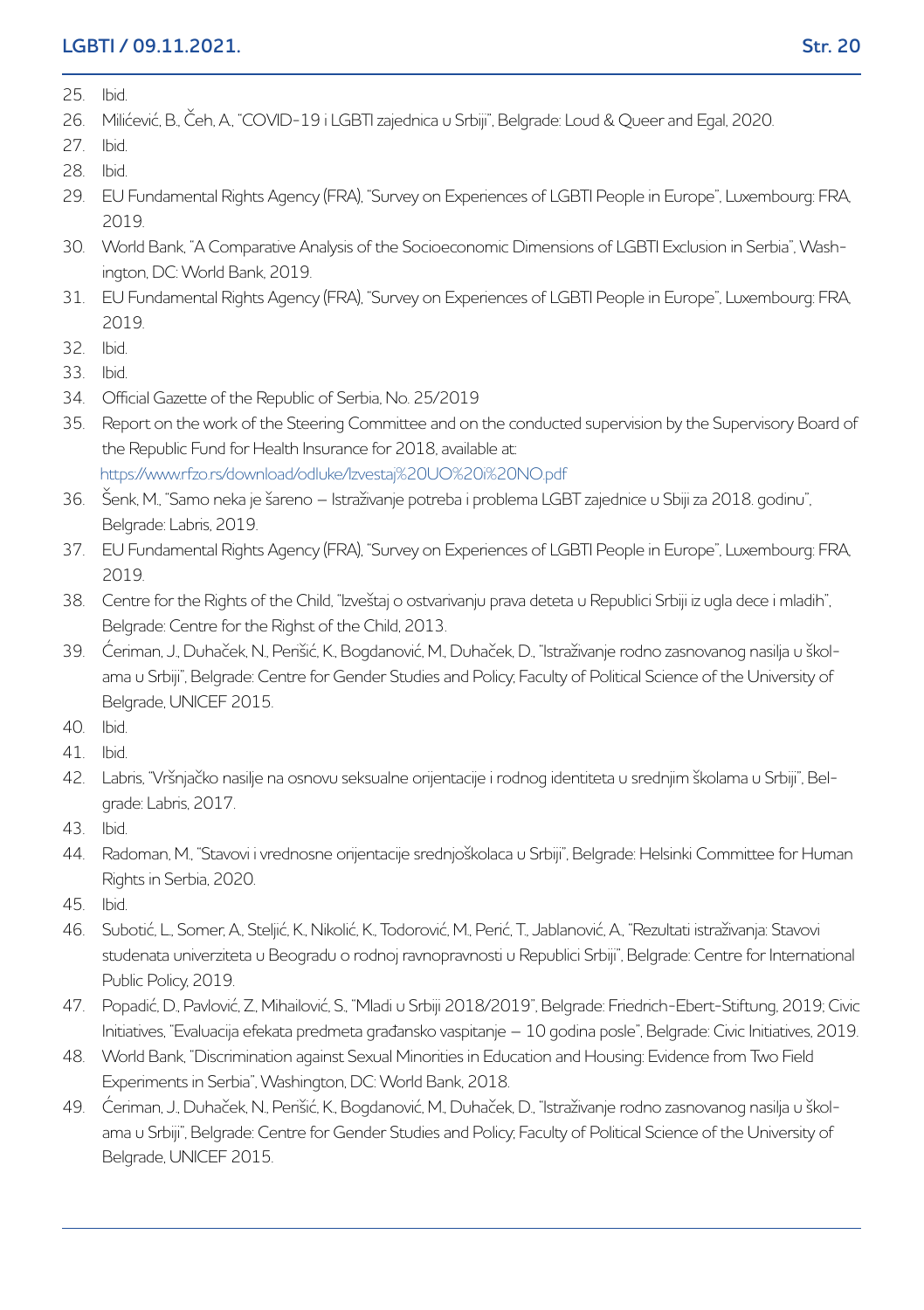#### 50. Ibid.

- 51. Commissioner for the Protection of Equality, Report on a Public Opinion Survey: "Attitudes of citizens towards discrimination in Serbia", Belgrade: Commissioner for the Protection of Equality, 2019.
- 52. Social distance is a construct reflecting views towards various social groups, first defined by Emory Bogardus as the degree of sympathetic understanding between individuals and groups. The Bogardus scale of social distance is an instrument used to measure social distance towards various social groups.
- 53. Commissioner for the Protection of Equality, Report on a Public Opinion Survey: "Attitudes of citizens towards discrimination in Serbia", Belgrade: Commissioner for the Protection of Equality, 2019.
- 54. Hughson, M., "Muškarci u Srbiji: Promene, otpori I izazovi Rezultati istraživanja o muškarcima i rodnoj ravnopravnosti – Images Srbija", Belgrade: Centre E8, 2018
- 55. Commissioner for the Protection of Equality, "Regular annual report of the Commissioner for the Protection of Equality for 2018", Belgrade: Commissioner for the Protection of Equality, 2019.
- 56. Commissioner for the Protection of Equality, "Attitudes of public authority representatives towards discrimination in Serbia", Belgrade: Commissioner for the Protection of Equality, 2014.
- 57. Commissioner for the Protection of Equality, Report on a Public Opinion Survey: "Attitudes of citizens towards discrimination in Serbia", Belgrade: Commissioner for the Protection of Equality, 2016.
- 58. Todorović, K., Filipović, M., Mišković, L., Antonijević, M., "Analitički izveštaj o nedostacima i pravnim prazninama u implementaciji postojećih politika anti-diskriminacije, prevencije nasilja, zločina i govora iz mržnje prema LGBT osobama", Belgrade: YUCOM, 2016; Gay and Lesbian Info Centre (GLIC), "Monitoring i analiza LGBT sadržaja u medijima za 2016. godinu", Belgrade: GLIC, 2017; Višnjić, J., "Milimetar po milimetar, desno-levo: Politika reprezentacije LGBT zajednice u medijima tokom 2017. godine", Belgrade: Labris, 2017; Gay and Lesbian Info Centre (GLIC), "Monitoring i analiza LGBT sadržaja u medijima za 2018. godinu", Belgrade: GLIC, 2019.
- 59. Commissioner for the Protection of Equality, "Attitudes of media in Serbia towards discrimination", Belgrade: Commissioner for the Protection of Equality, 2018.
- 60. Ibid.
- 61. The annual report of the Commissioner for the Protection of Equality for 2020 states that the decreased number of submitted complaints for discrimination due to sexual orientation is primarily the consequence of the reduced amount of work of non-government organisations during 2020 due to the coronavirus pandemic.
- 62. Šenk, M., "Samo neka je šareno Istraživanje potreba i problema LGBT zajednice u Sbiji za 2018. godinu", Belgrade: Labris, 2019.
- 63. EU Fundamental Rights Agency (FRA), "Survey on Experiences of LGBTI People in Europe", 2019.
- 64. Protector of Citizens, "Redovan godišnji izveštaj Zaštitnika građana za 2019. godinu", Belgrade: Protector of Citizens, 2020.
- 65. Protector of Citizens, "Redovan godišnji izveštaj Zaštitnika građana za 2020. godinu", Belgrade: Protector of Citizens, 2021.
- 66. Before 2014, the Pride Parade was organised in 2001, then during the period 2009 to 2013 it was prohibited, with the exception of 2010, when it was held, under strong police protection and disorder caused by hooligans, attacking the police and public buildings.
- 67. The participants had to show a vaccination certificate, negative PCR test or negative anti-gene test at the entrance.
- 68. World Bank, "Review of Available Data Regarding Sexual Orientation and Gender Identity in the Republic of Serbia", Washington, DC: World Bank, 2020.
- 69. Ibid.
- 70. Kovačević, M., "Podaci, a ne zvona i praporci: Diskriminatorni incidenti i zločini motivisani homofobijom i transfo-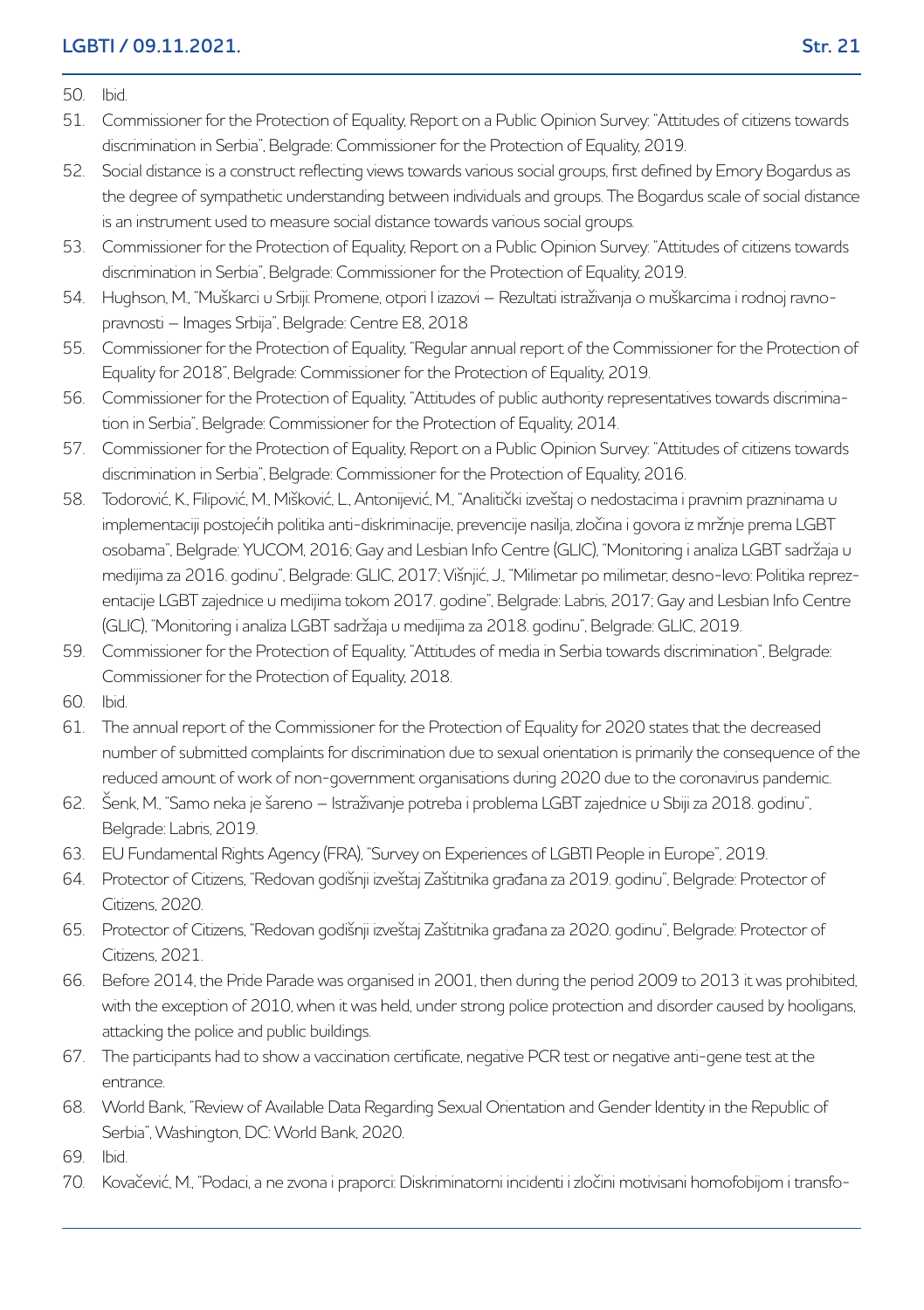#### **LGBTI / 09.11.2021. Str. 22**

bijom u Republici Srbiji u periodu od januara do novembra 2017. godine", Belgrade: Da Se Zna!, 2018.

- 71. Kovačević, M., "Podaci, a ne zvona i praporci 2: Izveštaj o protivpravnom postupanju motivisanom seksualnom orijentacijom i rodnim identitetom u Republici Srbiji u 2018. godini", Belgrade: Da Se Zna!, 2019.
- 72. Kovačević, M., Planojević, N., "Podaci, a ne zvona i praporci 3: Izveštaj o incidentima motivisanim mržnjom prema LGBT+ osobama u Srbiji od januara 2017. godine do juna 2020. godine", Belgrade: Da Se Zna!, 2020.
- 73. Ibid.
- 74. Šenk, M., "Samo neka je šareno Istraživanje potreba i problema LGBT zajednice u Sbiji za 2018. godinu", Belgrade: Labris, 2019.
- 75. Ibid.
- 76. EU Fundamental Rights Agency (FRA), "Survey on Experiences of LGBTI People in Europe", Luxembourg: FRA, 2019.
- 77. Radoman, J., Radoman, M., Šapić, J., "How does the Security Sector Reform Affect Human Security in Serbia: Reassessing the Impact of Security Sector Reform on LGBT People", Belgrade: Organization for Security and Cooperation in Europe, Mission to Serbia and Public Policy Research Centre, 2017.
- 78. Zekavica, R., "Police Perceptions of Discrimination in Serbia," Ljubljana: Revija za Kriminalistiko in Kriminologijo 68, no. 4 (2017): 317– 332; Zekavica, R., "Odnos policije prema diskriminaciji u Srbiji – rezultati istraživanja stavova pripadnika policije opšte nadležnosti i saobraćajne policije RS", Belgrade: Victimological Society of Serbia and Prometej, 2016.
- 79. Ibid.
- 80. Ibid.
- 81. Official Gazette of the Republic of Serbia, Nos 22/2009 and 52/2021.
- 82. Official Gazette of the Republic of Serbia, No. 24/2005, 61/2005, 54/2009, 32/2013, 75/2014, 13/2017 CC decision, 113/2017 and 95/2018 - authentic interpretation.
- 83. Official Gazette of the Republic of Serbia, No. 36/2010.
- 84. Official Gazette of the Republic of Serbia, No. 25/2019
- 85. Official Gazette of the Republic of Serbia, No. 88/2017, 27/2018, 10/2019, 27/2018 and 6/2020
- 86. Official Gazette of the Republic of Serbia, No. 22/2016
- 87. Official Gazette of the Republic of Serbia, No. 65/2018
- 88. Official Gazette of the Republic of Serbia, No. 85/2005, 88/2005 corrigendum, 107/2005 corrigendum, 72/2009, 111/2009, 121/2012, 104/2013, 108/2014 and 94/2016.
- 89. Lawyers' Committee for Human Rights (YUCOM), "Prva pravosnažna presuda za krivično delo zločina iz mržnje" press release, 11. July 2018,

https://www.yucom.org.rs/prva-presuda-za-zlocin-iz-mrznje-poruka-nasilje-kaznjivo/

- 90. Official Gazette of the Republic of Serbia, Nos 20/ 2009, 145/2014 and 47/2018
- 91. Official Gazette of the Republic of Serbia, No. 103/2018
- 92. In a vast majority of developed states, established practice states that a change in the sex marker can be implemented based on personal initiative, without prior operation or hormone therapy. According to claims in the publication Transgender Face of Justice, the introduction of a designation for a neutral gender or change of sex markers in identification documents without prior operation has been possible since 2015 in Ireland, Canada, Israel, Colombia, Norway, Poland, Belgium; since 2017 in Malta, Hawaii, and since 2014 in the US state of Rhode Island and in Taiwan; since 2013 in Oregon and South Korea, since 2012 in the Canadian province of Ontario; since 2011 in Portugal; since 2009 in Vermont, with medical documentation/diagnosis of dysphoria; since 2007 in Spain, and without either an operation or medical diagnosis since 2014 in Denmark, since 2012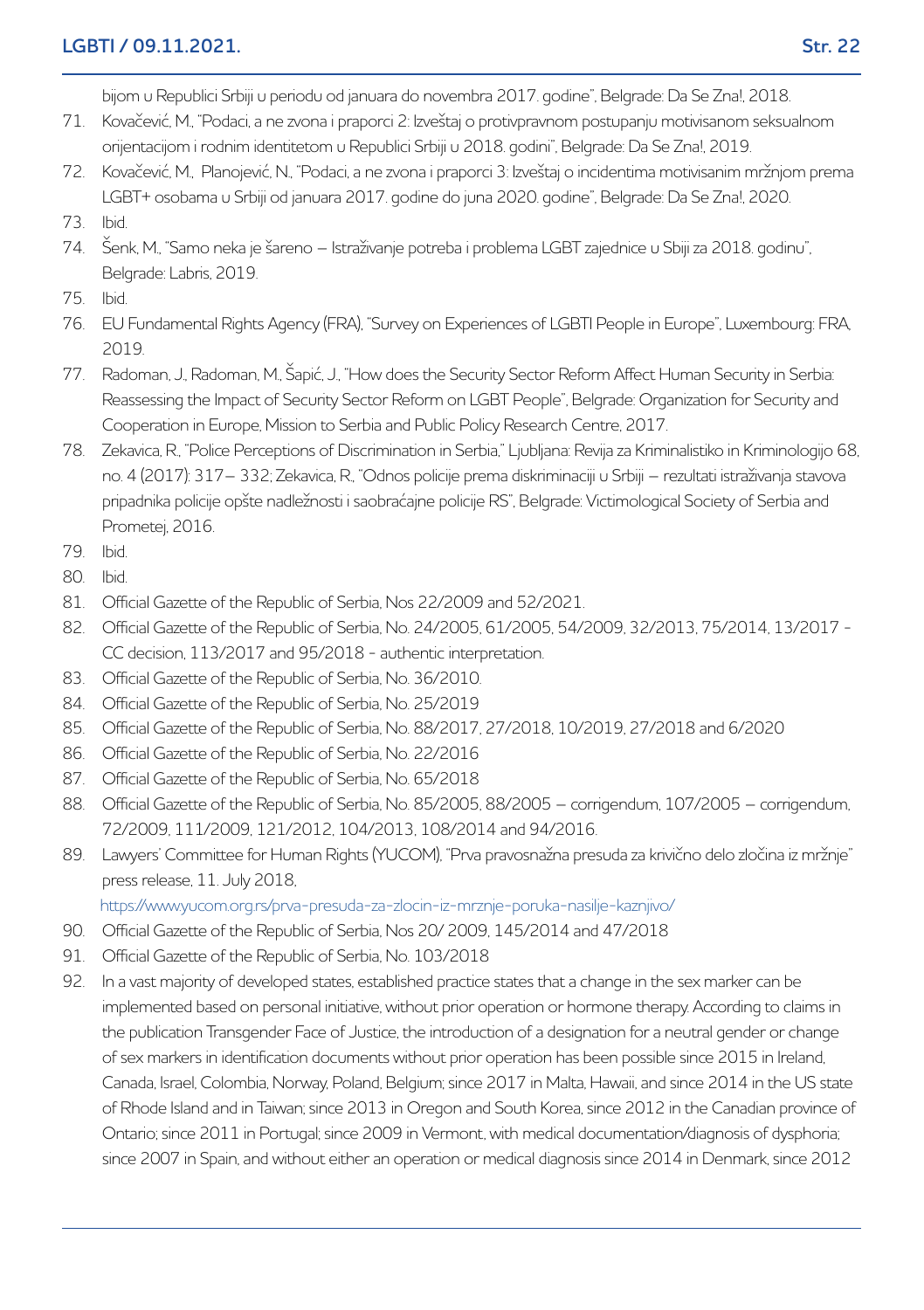in Argentine, since 2015 in Colombia. For more information, see: Mršević, Z., "Transrodno lice pravde", Social Science Institute, Belgrade, 2017.

- 93. EU Fundamental Rights Agency (FRA), "EU-LGBTI II A long way to go for LGBTI equality", Luxembourg: FRA, 2020.
- 94. Ilga Europe, available at

https://www.ilga-europe.org/what-we-do/our-advocacy-work/campaigns/equality-all/legal-situation

- 95. European Commission (EC), "Communication from the Commission to the European Parliament, the Council, the European Economic and Social Committee and the Committee of the regions - Union of Equality: LGBTIQ Equality Strategy 2020-2025", Brussels: EC, 2020.
- 96. Ibid.
- 97. Ibid.
- 98. Ibid.
- 99. Ibid.
- 100. For more on the ERP for 2021-2023, see: https://mfin.gov.rs/sr/dokumenti2-1/program-ekonomskih-reformi-erp-1
- 101. The ESRP was adopted by the Government of the Republic of Serbia in 2016, it expired in 2020. For more on the ESRP, see: http://socijalnoukljucivanje.gov.rs/rs/usvojen-program-reformi-politike-zaposl%d1%98avanja-isocijalne-politike-esrp/
- 102. Republic of Serbia, Negotiation group for Chapter 23, Revised Action Plan for Chapter 23 Judiciary and Fundamental Rights, Belgrade, 2020.
- 103. Ibid.
- 104. European Commission (EC), Commission staff working document Serbia 2019 Report, Brussels: EC, 2019. https://www.mei.gov.rs/upload/documents/eu\_dokumenta/godisnji\_izvestaji\_ek\_o\_napretku/20190529-serbia-report\_SR\_-\_REVIDIRANO.pdf
- 105. European Commission (EC), Commission staff working document Serbia 2020 Report, Brussels: EC, 2020. https://www.mei.gov.rs/upload/documents/eu\_dokumenta/godisnji\_izvestaji\_ek\_o\_napretku/serbia\_report\_2020\_SR.pdf
- 106. European Commission (EK), Commission staff working document Serbia 2021 Report, Strasbourg, 19.10.2021.
- 107. Ibid.
- 108. European Court of Human Rights, European Convention on Human Rights, with amendments envisaged by Protocols no. 11, 14 i 15 and with Protocols no. 1, 4, 6, 7, 12, 13 and 16, 2021. https://www.echr.coe.int/Documents/Convention\_MNE.pdf
- 109. Social Inclusion and Poverty Reduction Unit, "Posledice kovid-19 na položaj osetljivih grupa i grupa u riziku uzroci, ishodi i preporuke", Belgrade: Social Inclusion and Poverty Reduction Unit and United Nations Human Rights Unit in Serbia, 2021
- 110. Ibid.
- 111. Raičević, V., Vasić, M., "Preporuke civilnog sektora za izradu nove Strategije prevencije i zaštite od diskriminacije i prateći Akcioni plan", Belgrade: Labris, 2020.
- 112. Ibid.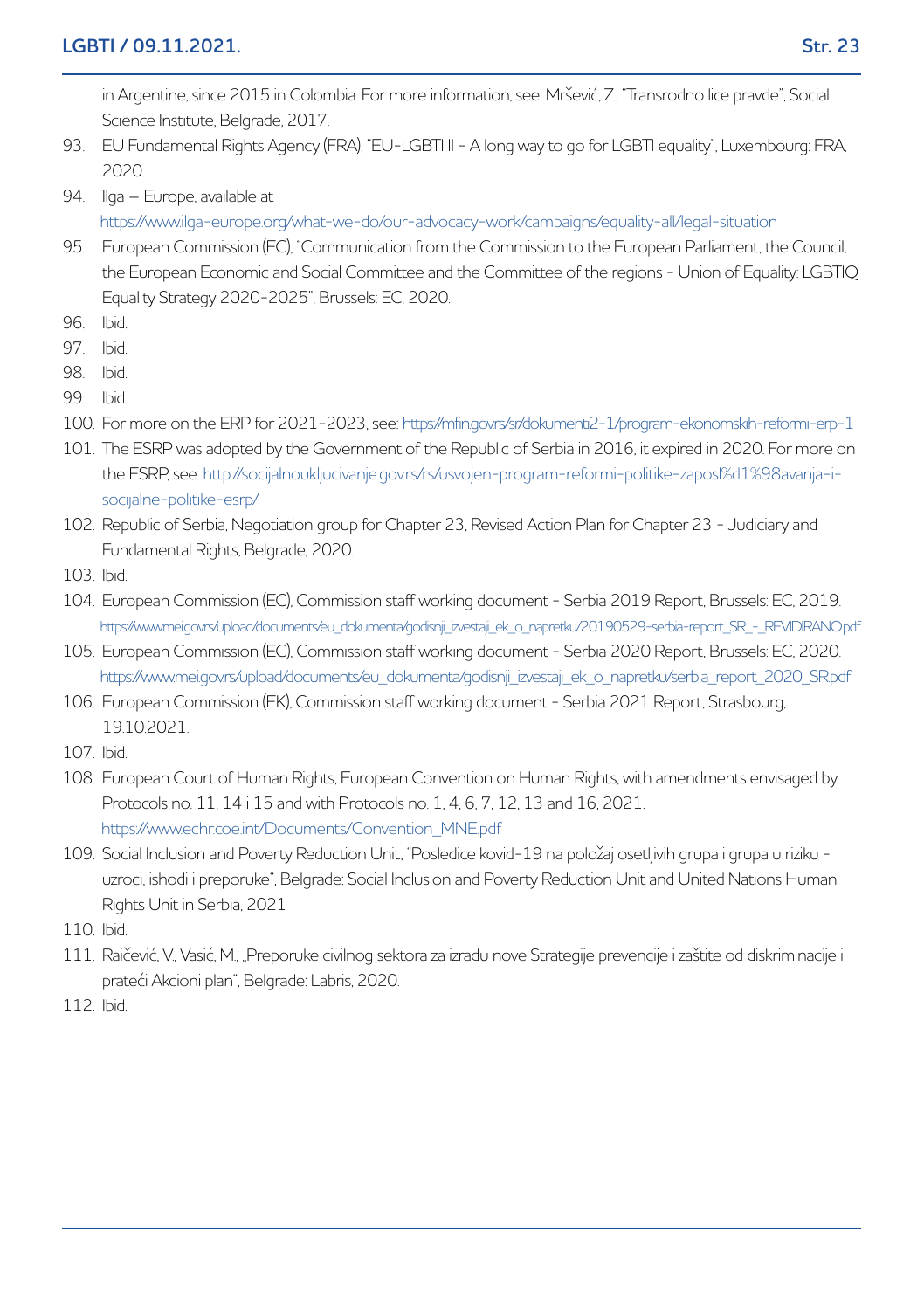# **Literatura:**

EU Fundamental Rights Agency (FRA), "EU-LGBTI II - A long way to go for LGBTI equality", Luxembourg: FRA, 2020.

EU Fundamental Rights Agency (FRA), "Survey on Experiences of LGBTI People in Europe", Luxembourg: FRA, 2019, data available at

https://fra.europa.eu/en/data-and-maps/2020/lgbti-survey-data-explorer

Badgett, M.V. L., "The Economic Cost of Stigma and the Exclusion of LGBT People: A Case Study of India", Washington, DC: World Bank, 2014.

Centre for social research and development IDEAS and Regional Info Centre, "Annual LGBTI+ survey", Belgrade: IDEAS and Regional Info Centre, 2020.

Centre for the Rights of the Child, "Izveštaj o ostvarivanju prava deteta u Republici Srbiji iz ugla dece i mladih", Belgrade: Centre for the Rights of the Child, 2013.

Ćeriman, J., Duhaček, N., Perišić, K., Bogdanović, M., Duhaček, D., "Istraživanje rodno zasnovanog nasilja u školama u Srbiji", Belgrade: Centre for Gender Studies and Policy; Faculty of Political Science of the University of Belgrade, UNICEF 2015.

European Commission (EC), "Communication from the Commission to the European Parliament, the Council, the European Economic and Social Committee and the Committee of the regions - Union of Equality: LGBTIQ Equality Strategy 2020-2025", Brussels: EC, 2020.

European Commission (EC), Commission staff working document - Serbia 2019 Report, Brussels: EC, 2019.

European Commission (EC), Commission staff working document - Serbia 2020 Report, Brussels: EC, 2020.

European Court of Human Rights, European Convention on Human Rights, with amendments envisaged by Protocols no. 11, 14 i 15 and with Protocols no. 1, 4, 6, 7, 12, 13 and 16, 2021.

European Commission (EK), Commission staff working document - Serbia 2021 Report, Strasbourg, 19.10.2021.

Gay and Lesbian Info Centre (GLIC), "Monitoring i analiza LGBT sadržaja u medijima za 2016. godinu", Belgrade: GLIC, 2017.

Gay and Lesbian Info Centre (GLIC), "Monitoring i analiza LGBT sadržaja u medijima za 2018. godinu", Belgrade: GLIC, 2019.

Građanske inicijative, "Evaluacija efekata predmeta građansko vaspitanje – 10 godina posle", Belgrade: Civic Initiatives, 2019.

Hughson, M., "Muškarci u Srbiji: Promene, otpori i izazovi – Rezultati istraživanja o muškarcima i rodnoj ravnopravnosti – Images Srbija", Belgrade: Centre E8, 2018

Report on the work of the Steering Committee and on the conducted supervision by the Supervisory Board of the Republic Fund for Health Insurance for 2018, available at:

https://www.rfzo.rs/download/odluke/Izvestaj%20UO%20i%20NO.pdf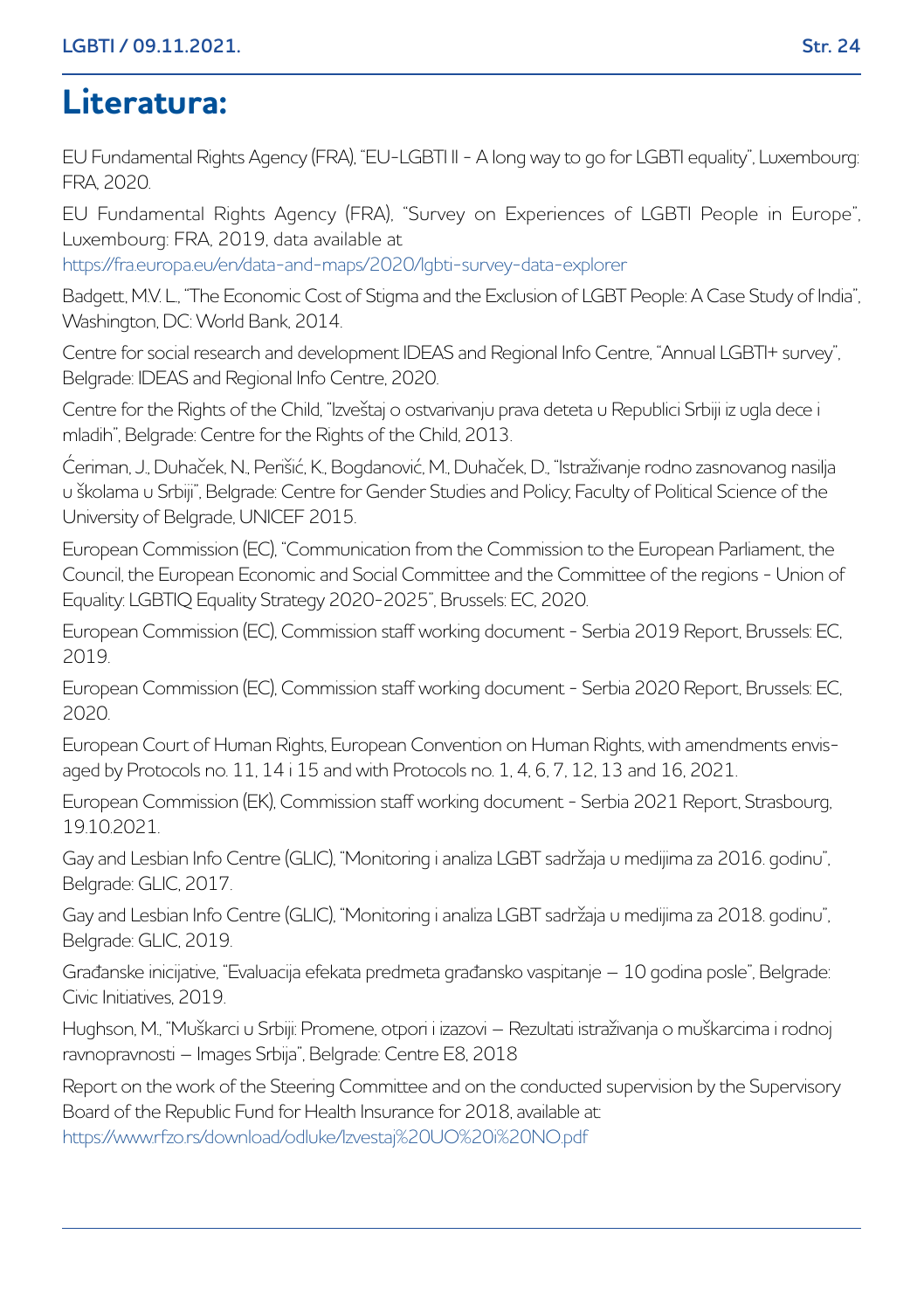Lawyers' Committee for Human Rights (YUCOM), "Prva pravosnažna presuda za krivično delo zločina iz mržnje" press release, 11. July 2018, available at

https://www.yucom.org.rs/prva-presuda-za-zlocin-iz-mrznje-poruka-nasilje-kaznjivo/

Kovačević, M., "Podaci, a ne zvona i praporci: Diskriminatorni incidenti i zločini motivisani homofobijom i transfobijom u Republici Srbiji u periodu od januara do novembra 2017. godine", Belgrade: Da Se Zna!, 2018.

Kovačević, M., "Podaci, a ne zvona i praporci 2: Izveštaj o protivpravnom postupanju motivisanom seksualnom orijentacijom i rodnim identitetom u Republici Srbiji u 2018. godini", Belgrade: Da Se Zna!, 2019.

Kovačević, M., Planojević, N., "Podaci, a ne zvona i praporci 3: Izveštaj o incidentima motivisanim mržnjom prema LGBT+ osobama u Srbiji od januara 2017. godine do juna 2020. godine", Belgrade: Da Se Zna!, 2020.

Labris, "Vršnjačko nasilje na osnovu seksualne orijentacije i rodnog identiteta u srednjim školama u Srbiji", Belgrade: Labris, 2017.

Milanović, M., Antonijević Priljeva, M.,"Dostojanstvo na rad: Istraživanje o položaju LGBTI+ osoba u oblasti rada i zapošljavanja", Belgrade: IDEAS, 2018.

Milićević, B., Čeh, A., "COVID-19 i LGBTI zajednica u Srbiji", Belgrade: Loud & Queer and Egal, 2020.

Mršević, Z., "Transrodno lice pravde", Social Science Institute, Belgrade, 2017.

Popadić, D., Pavlović, Z., Mihailović, S., "Mladi u Srbiji 2018/2019", Belgrade: Friedrich-Ebert-Stiftung, 2019.

Commissioner for the Protection of Equality, "Discrimination in the labour market", Belgrade: Commissioner for the Protection of Equality, 2019.

Commissioner for the Protection of Equality, "Attitudes of media in Serbia towards discrimination", Belgrade: Commissioner for the Protection of Equality, 2018.

Commissioner for the Protection of Equality, "Attitudes of public authority representatives towards discrimination in Serbia", Belgrade: Commissioner for the Protection of Equality, 2014.

Commissioner for the Protection of Equality, "Regular annual report of the Commissioner for the Protection of Equality for 2019", Belgrade: Commissioner for the Protection of Equality, 2020.

Protector of Citizens, "Redovan godišnji izveštaj Zaštitnika građana za 2020. godinu", Belgrade: Protector of Citizens, 2021.

Commissioner for the Protection of Equality, Report on a Public Opinion Survey: "Attitudes of citizens towards discrimination in Serbia", Belgrade: Commissioner for the Protection of Equality, 2016.

Commissioner for the Protection of Equality, Report on a Public Opinion Survey: "Attitudes of citizens towards discrimination in Serbia", Belgrade: Commissioner for the Protection of Equality, 2019.

Radoman, J., Radoman, M., Šapić, J., "How does the Security Sector Reform Affect Human Security in Serbia: Reassessing the Impact of Security Sector Reform on LGBT People", Belgrade: Organization for Security and Cooperation in Europe, Mission to Serbia and Public Policy Research Centre, 2017.

Radoman, M., "Stavovi i vrednosne orijentacije srednjoškolaca u Srbiji", Belgrade: Helsinki Committee for Human Rights in Serbia, 2020.